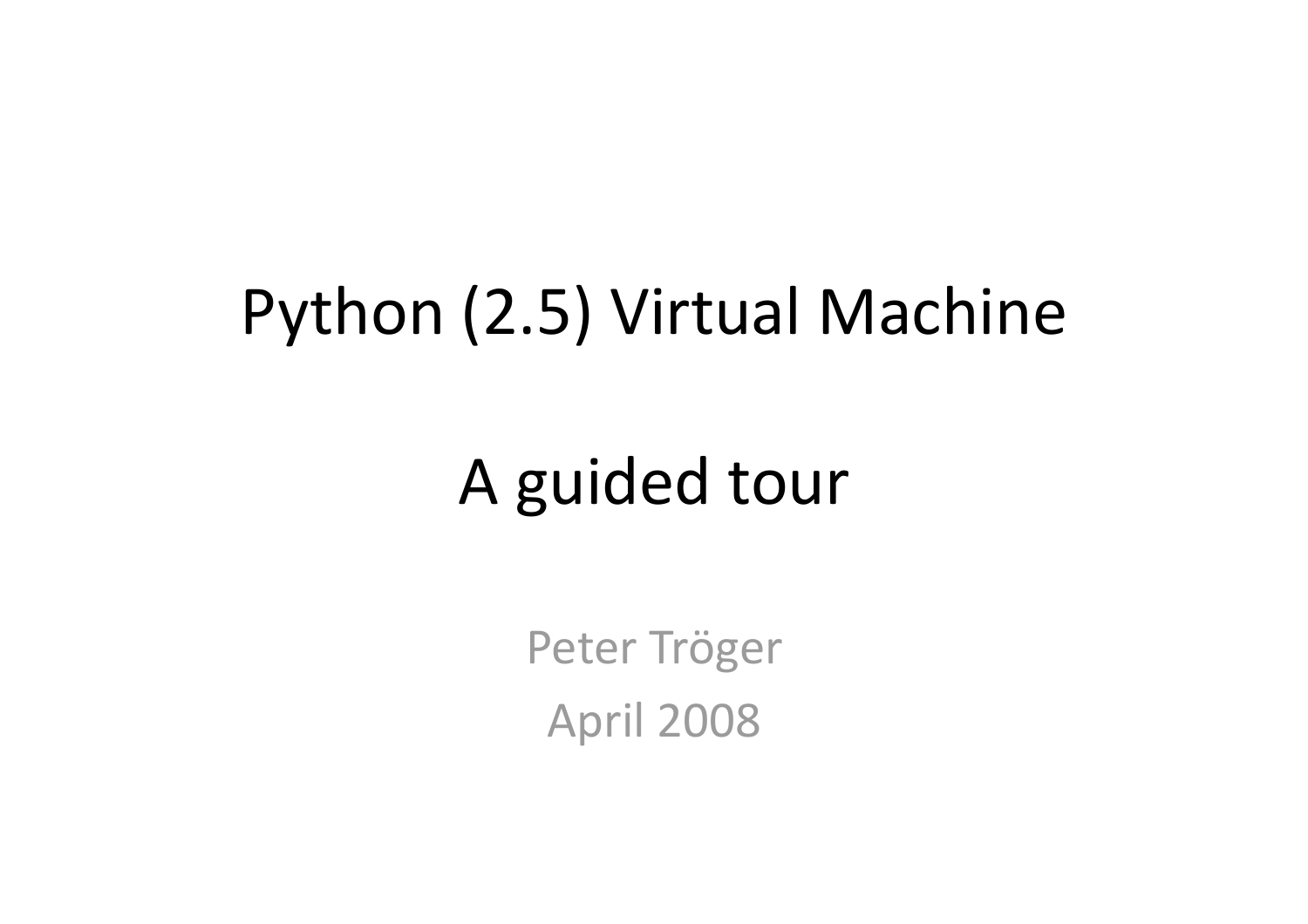# Python

- Started Dec 1989 by Guido van Rossum
	- First public release Feb 1991 on USENET
	- Intended as scripting language for Amoeba
	- Benevolent Dictator For Life (BDFL)
- Google, Zope, Plone, Pixar, Mailman, BitTorrent, Yahoo, NASA, ...
- Python Enhancement Proposal (PEP)
- Free software, "Pascal of the 2000s"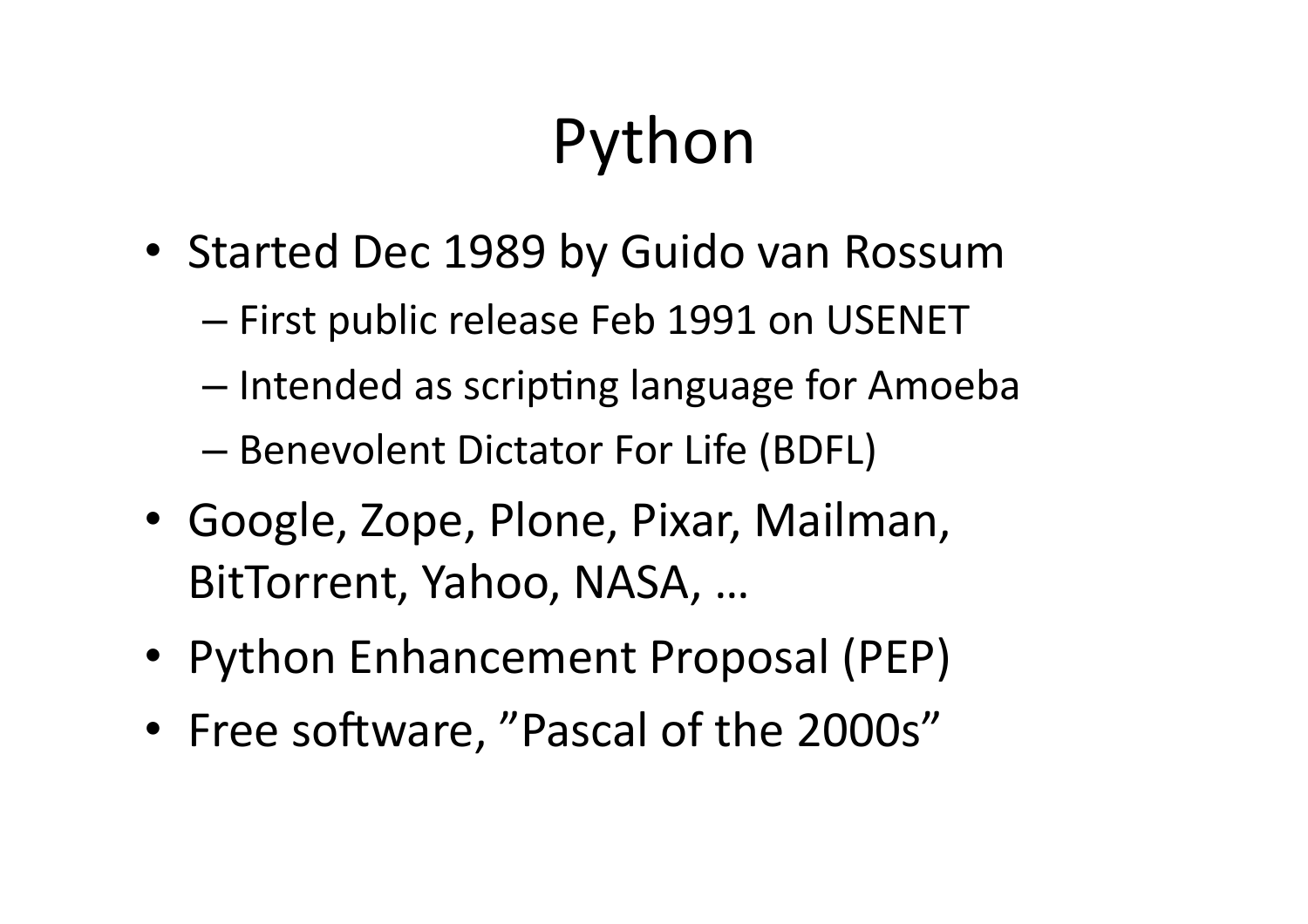## **Benefits**

- Combination of good ideas from other languages – C, C++, Modula, ABC, Icon, ...
- Interpreter approach, no explicit typing, memory management, first-class object model, portability of source and byte code, in-build module documentation
- "Batteries included"
	- Platform-neutral system calls, built-in standard library (network, files, GUI, databases, ...)
- Interactive mode vs. script mode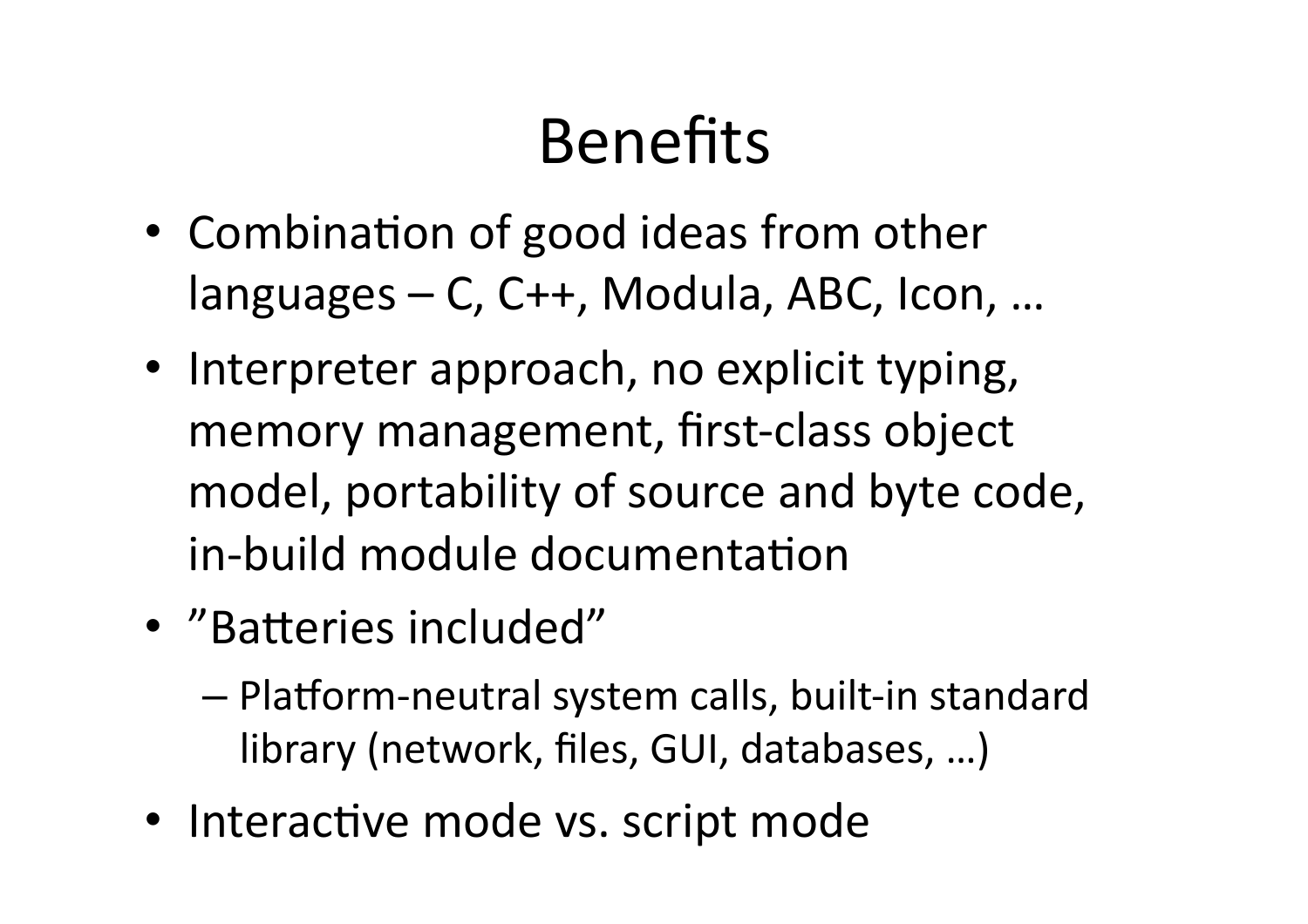## Python Language

- Meanwhile focus on stability of language
- EVERYTHING is an object

- Variables, constants, types, functions, ...

- EVERYTHING has a namespace
- EVERYTHING can be printed and introspected
- Dynamic typing, static scoping
- Powerful built-in data types: strings, numerical types, lists, dictionaries, boolean, ...
- Specialties: >>>, self, global, ....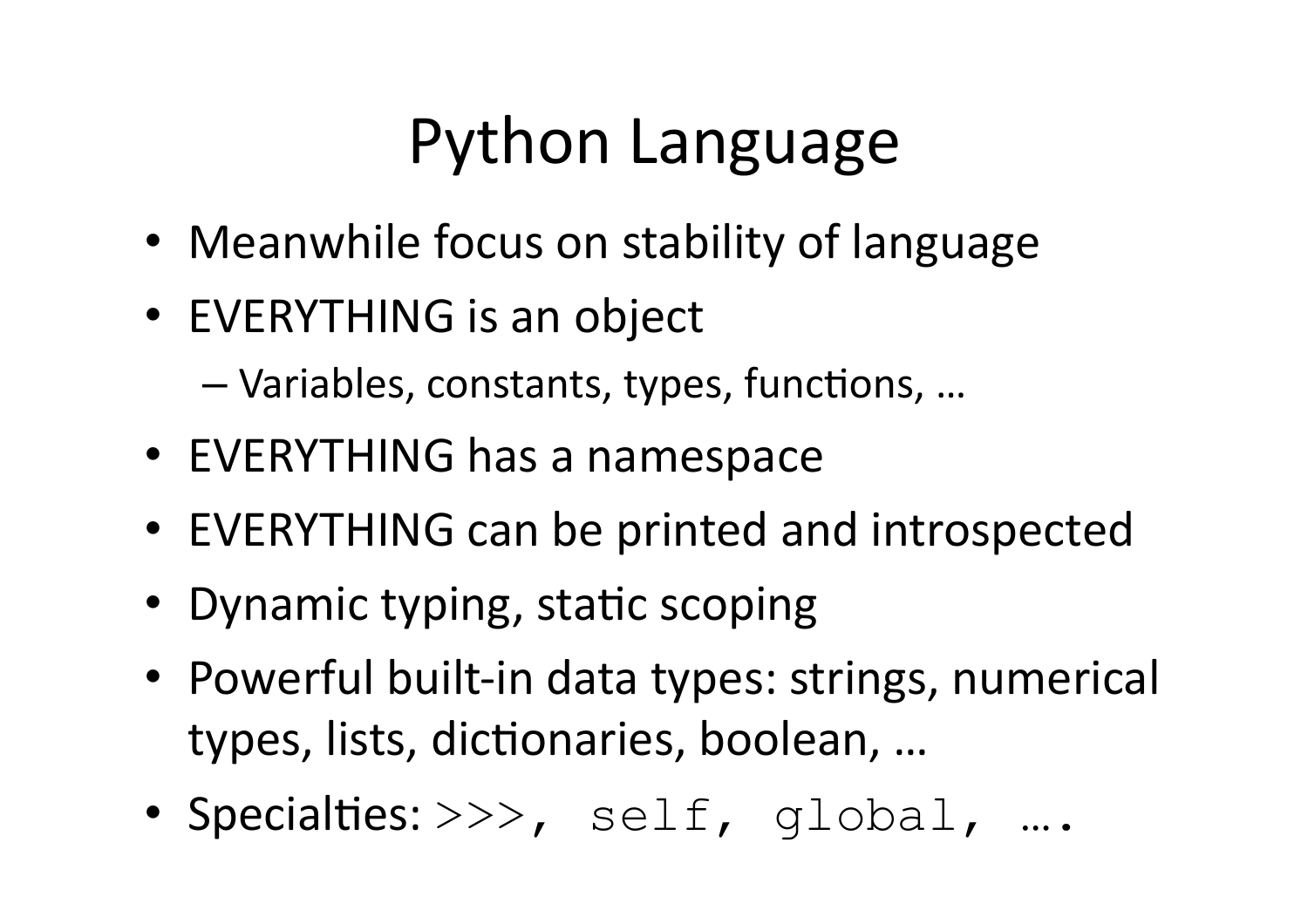# Python Language - Structure

- Definitions and statements can be combined to an importable *module* 
	- Dotted module names for *package* concept
	- Import test / From test import x / From test import  $* /$  Import test as the Test
- Indentation to show block structure
- Classes
	- -def [methodName] (self, ...) :
	- Constructor denoted by init method
	- $-q$ lobal statement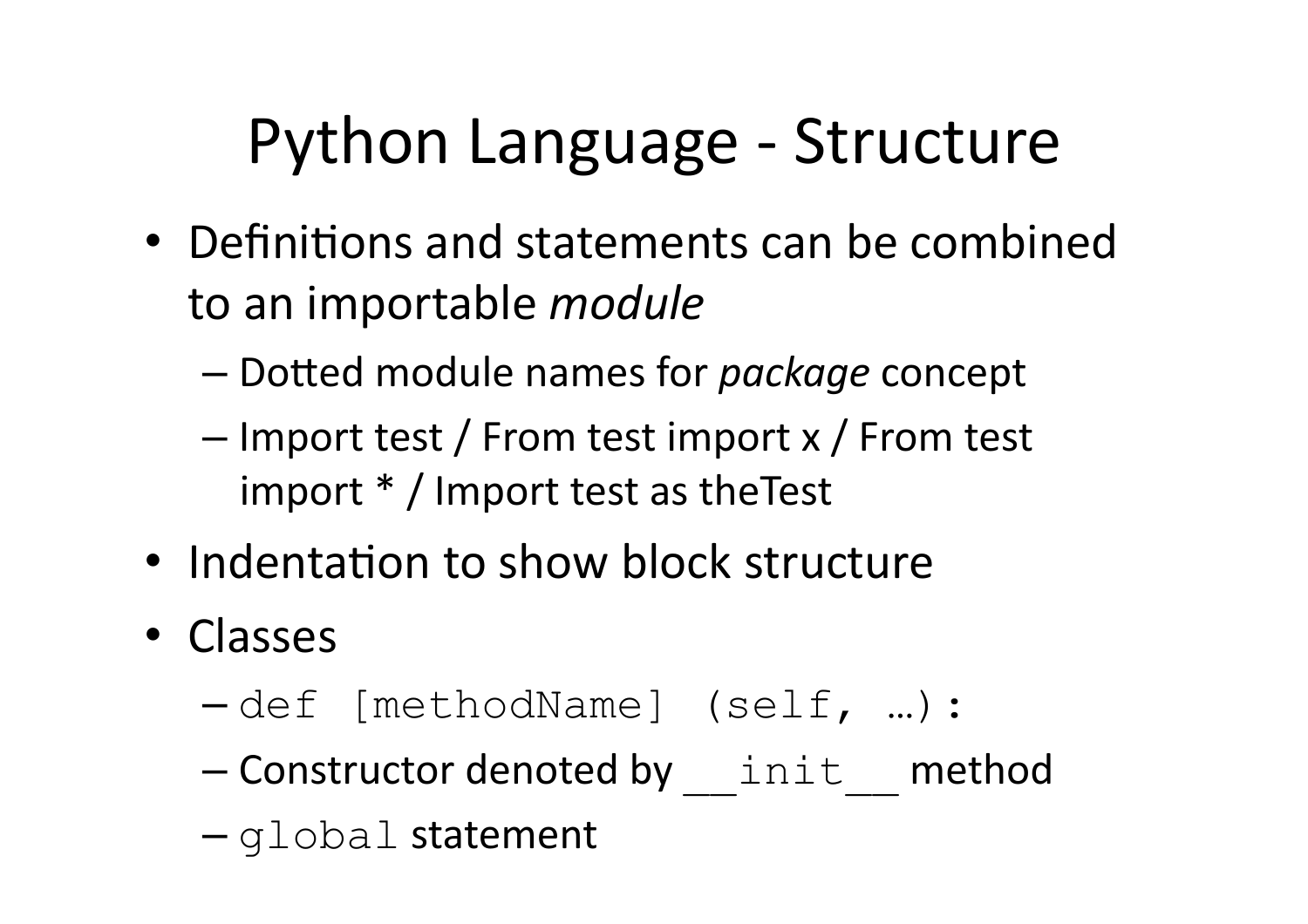#### Python Language

• Control structures  $(i.f.$  while,  $\ldots)$ 

- Collection iterator ( $for$ )

- -try: ... / except: ... statements
- No switch statement
	- -Instead use of if...elif...elif...else
	- See PEP3103 for in-depth discussion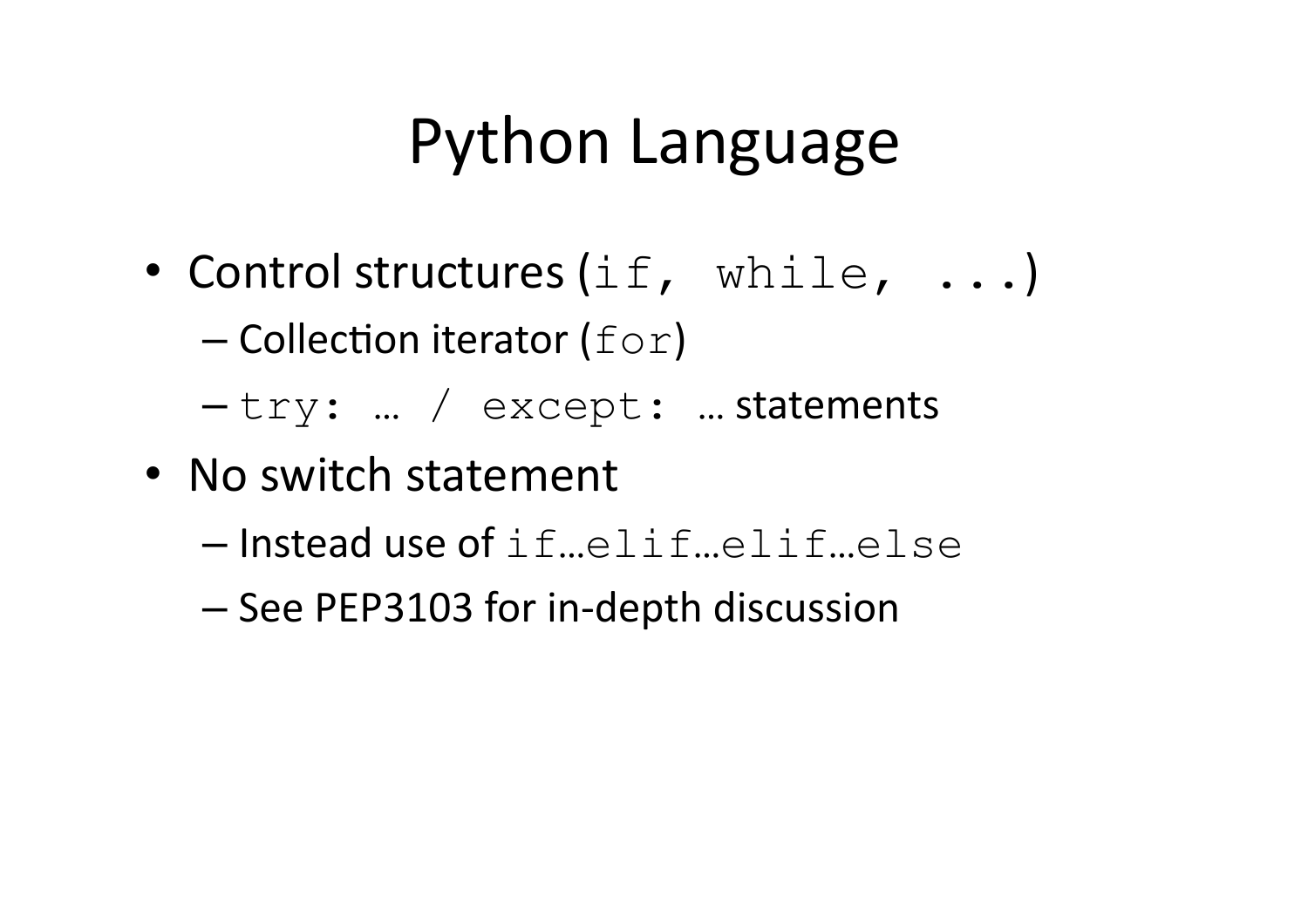## **Python Language - Collections**

- String, lists, and tuples are sequences
- Lists Dynamic arrays (indexing, sub-ranges)
	- Similar to Pascal arrays
	- Mutable collection of data of the same type
- Tuples light-weight, immutable lists
	- Similar to Pascal records or C structs
	- Immutable collection of data of different type
- Dictionaries Associative arrays
	- Keys must be immutable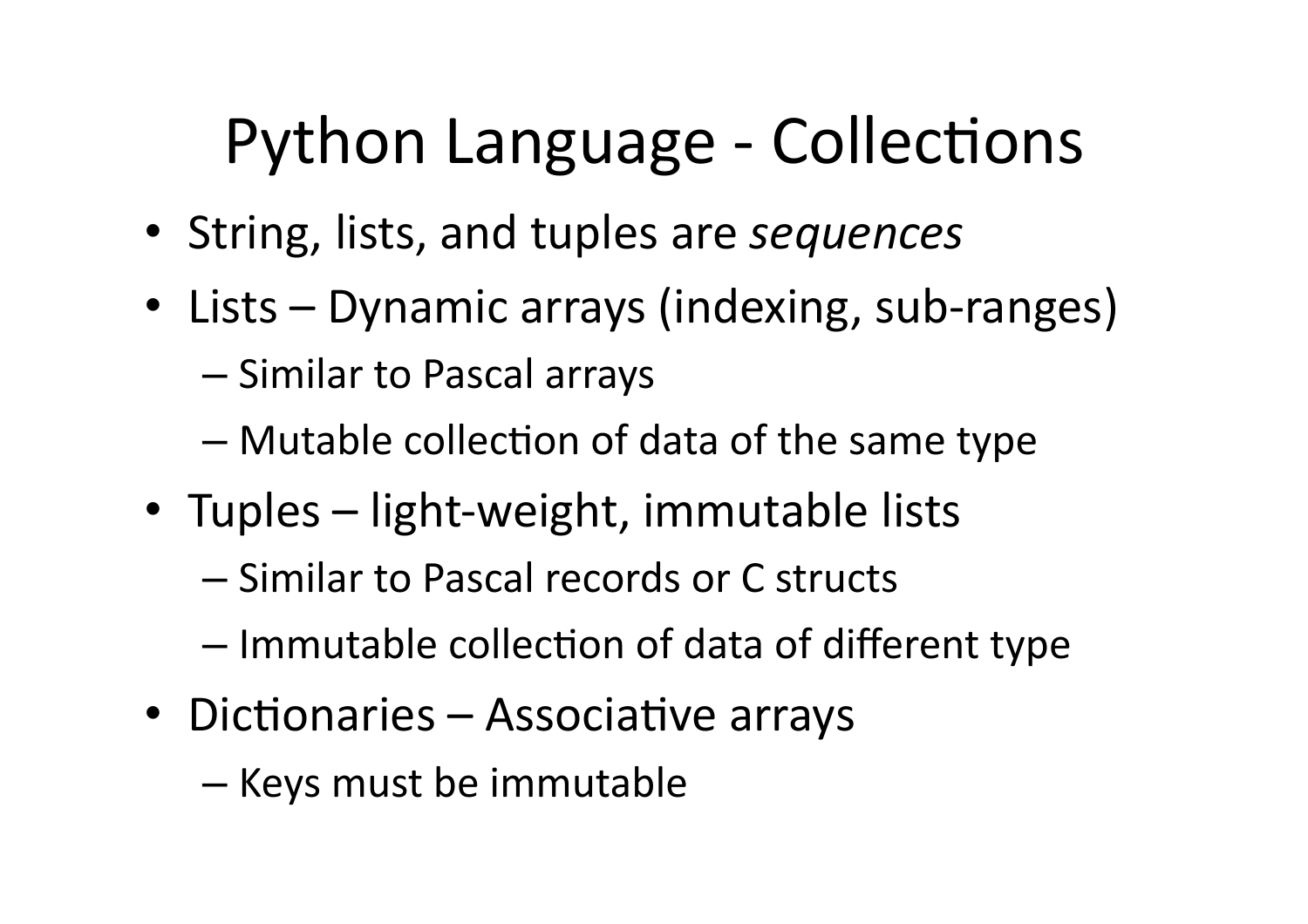## **Python Language - Collections**

• Collection iterator for item in coll:

- Dictionary, File and String are iterators

- Slicing
- Nesting
- Single-item tuple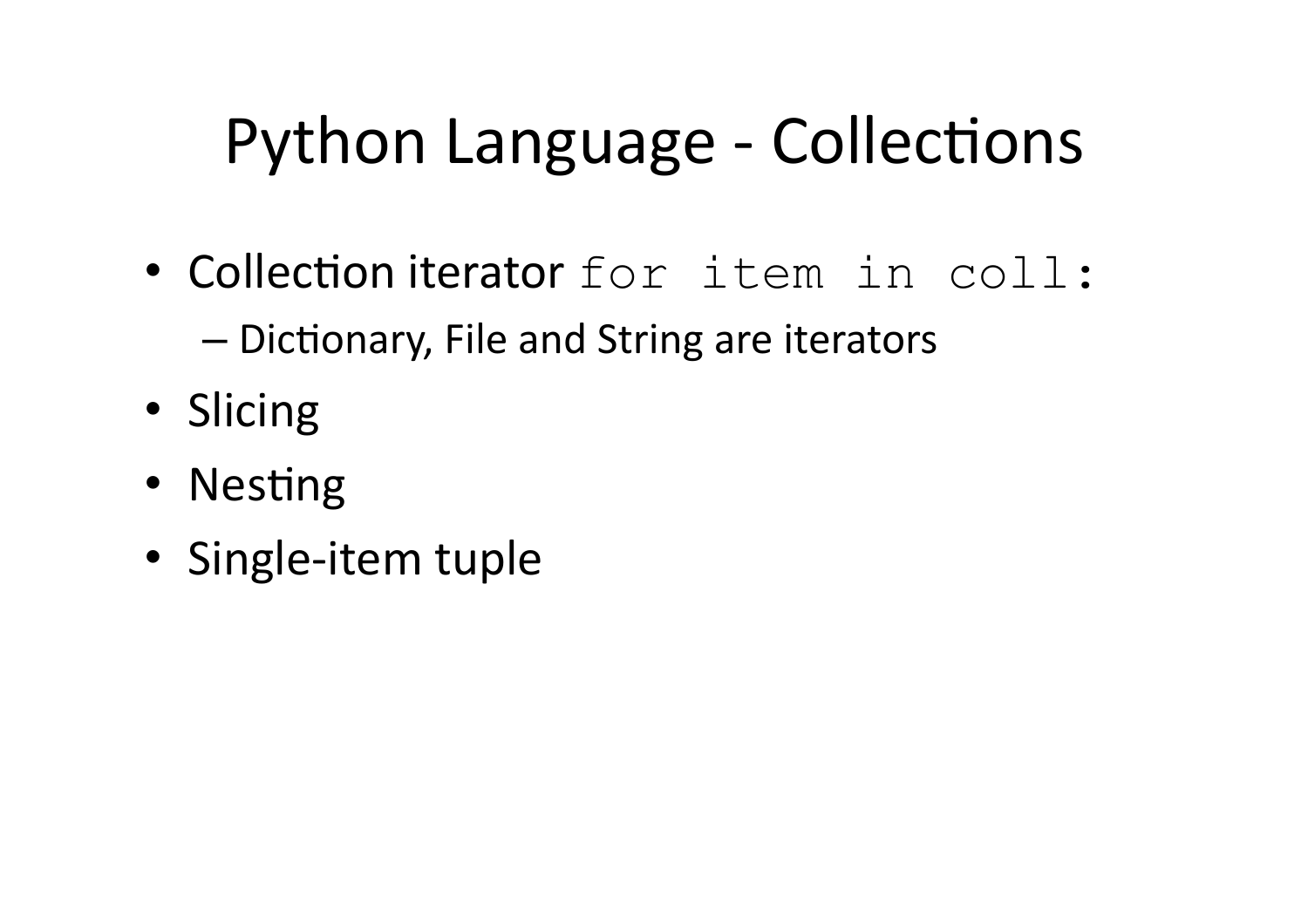## Python Language - Advanced

• Generator function - returns an iterator

- List comprehension
- There is some more ... (Python 101, books)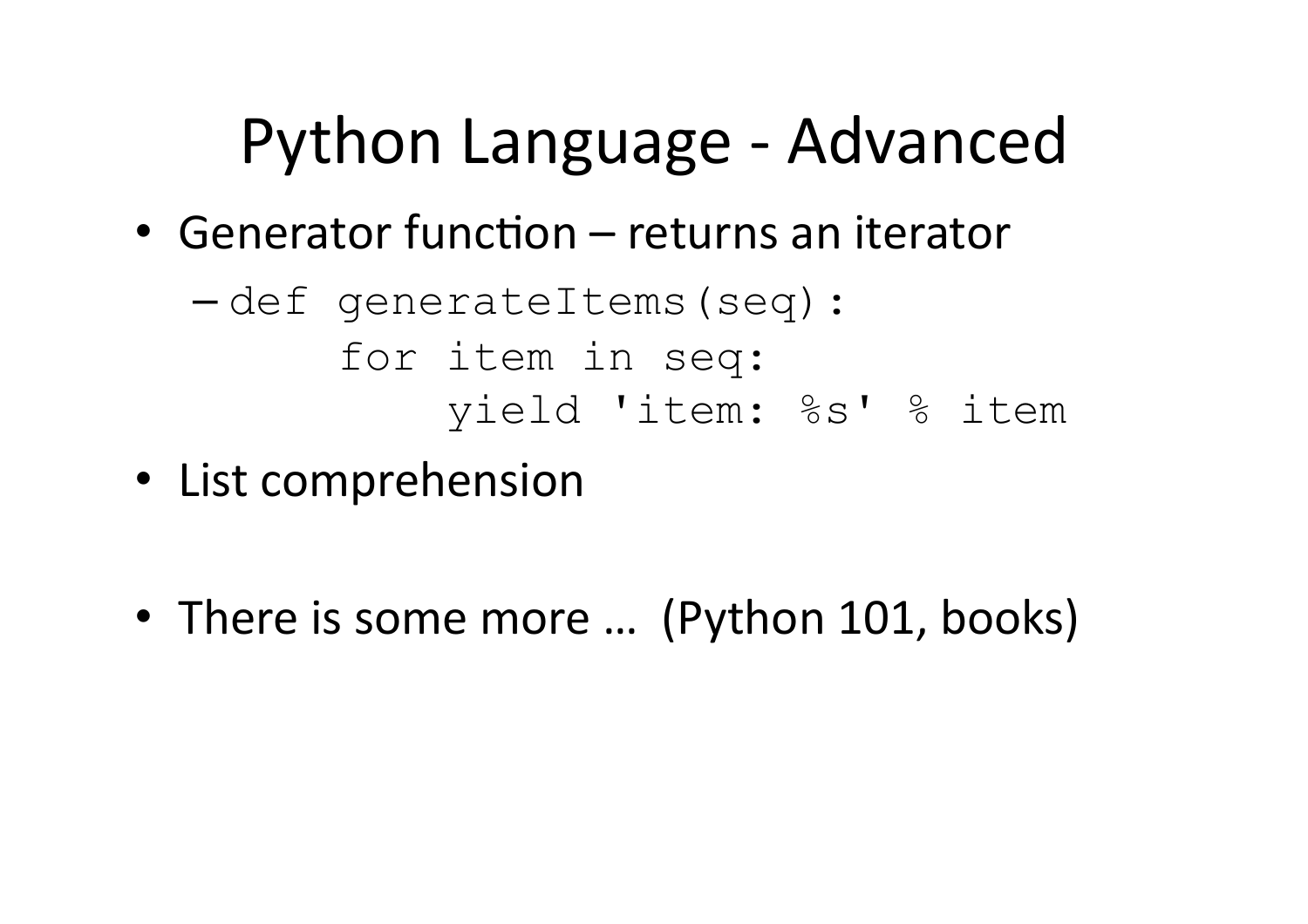# Running Python code

- Interpreter vs. Compiler discussion
- Source code is compiled to some kind of byte code and executed by a virtual machine
	- CPython: Source code -> Python byte code
		- VM written in C, standard implementation
	- Jython: Source code -> Java byte code
		- JVM as runtime environment
	- IronPython: Source code -> IL (".NET") byte code
		- (".NET") CLR as runtime environment
- PyPy: Runtime environment written in Python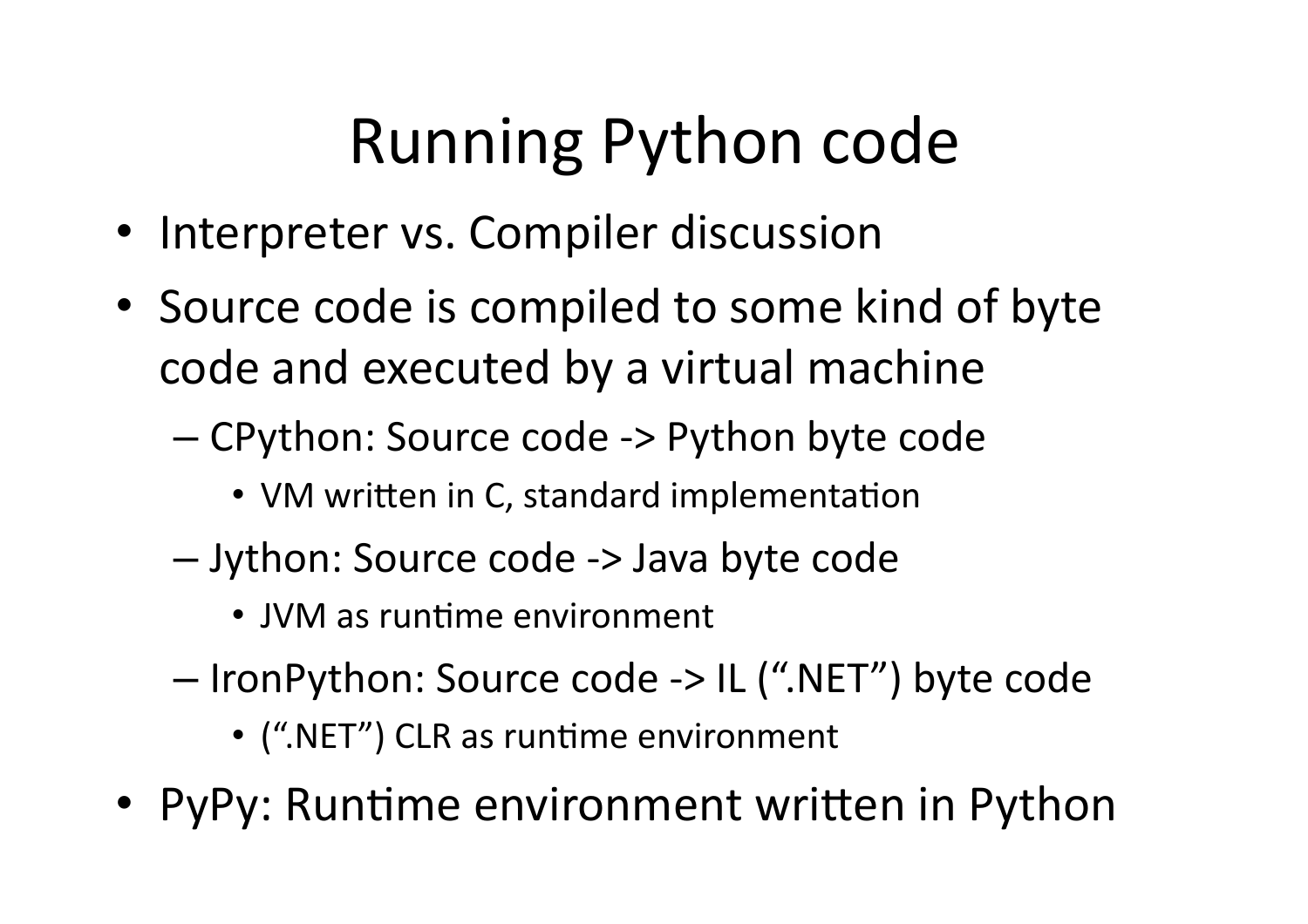#### Starting CPython

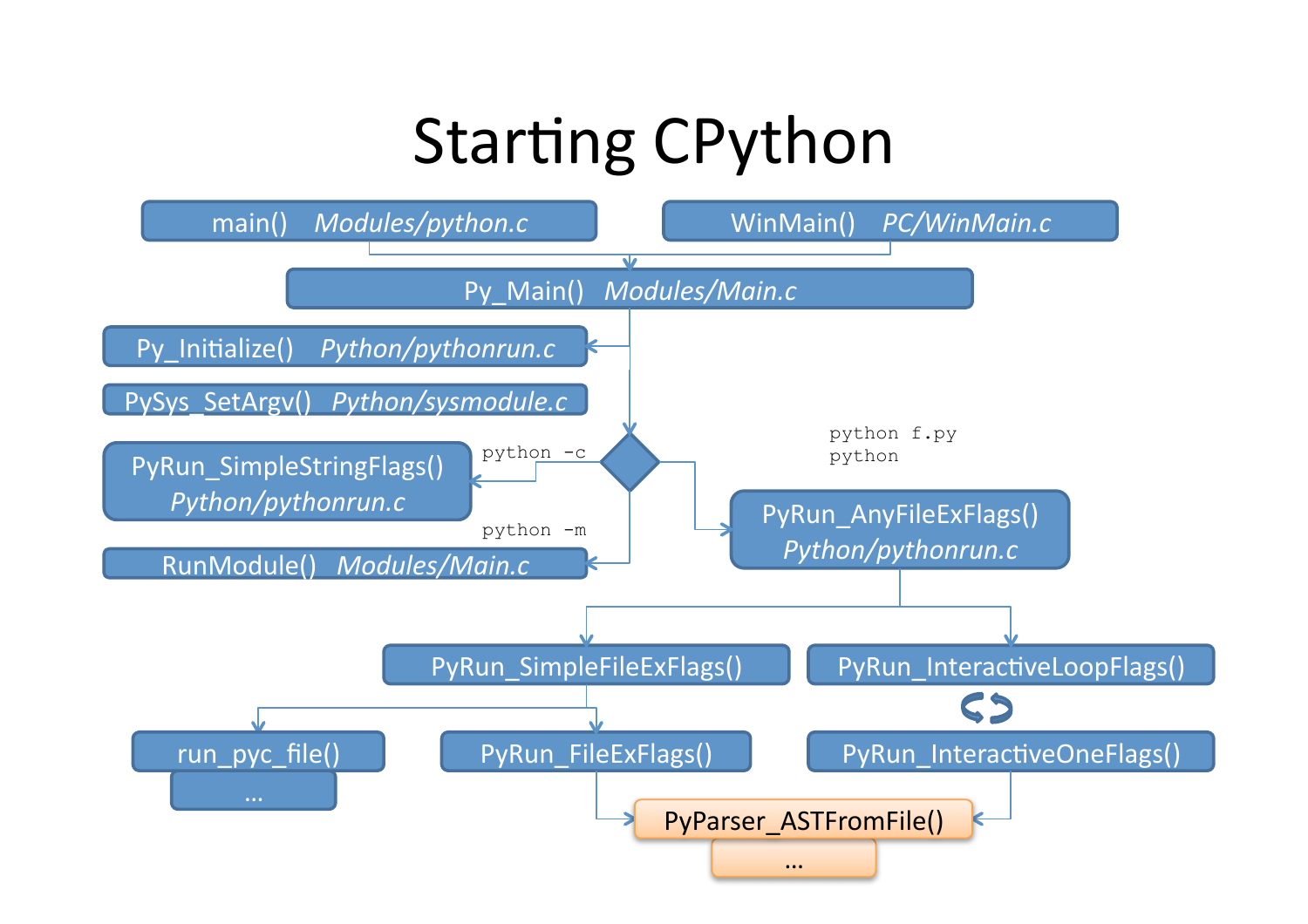## CPython Compiler & Interpreter

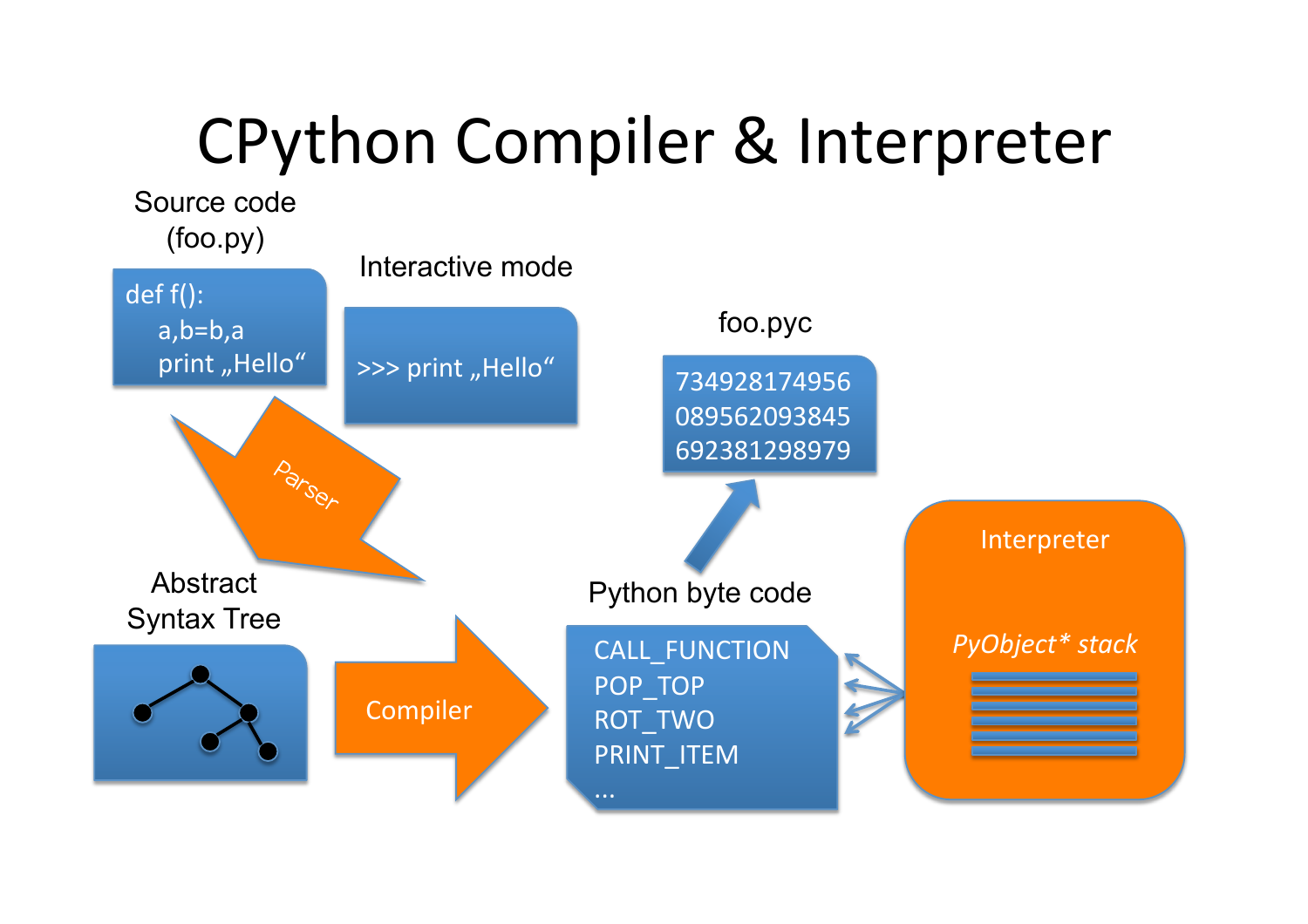# CPython 2.5

• Parser transforms the strings of tokens into a concrete syntax tree (ECST)

 $-$  Lexer and LL(1) parser

- Transformer package then translates this into a more genuine AST (compiler.transformer)
- Input to byte code compiler in compile.c
	- Byte code is generated by parsing this AST
	- Visitor pattern allows hooking in optimizations
- Compilation result for imported code (not top-level file) is stored in  $.$  pyc file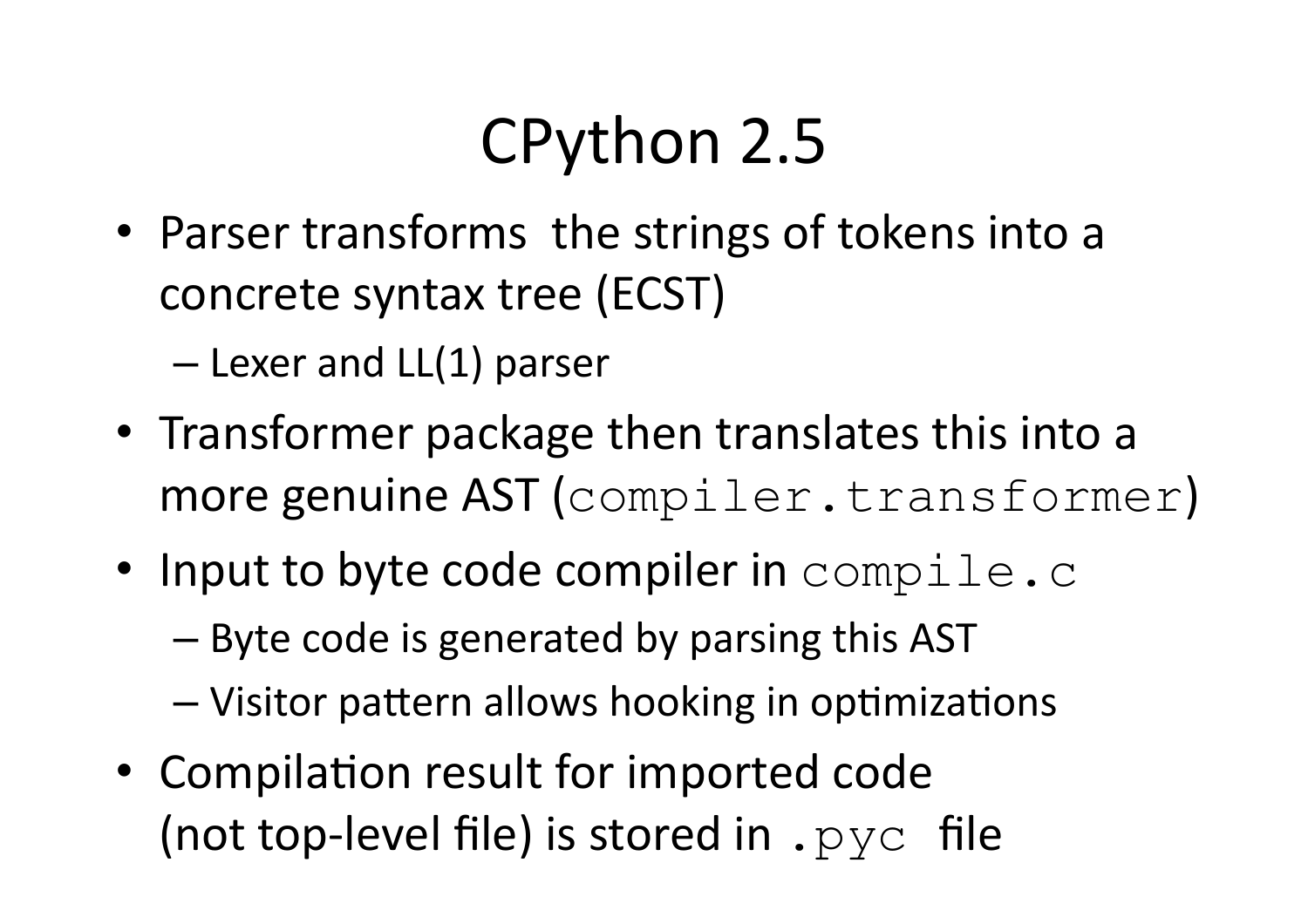# Python AST (Python.asdl)

- Representation of the program without code
- As usual, every node in the AST represents a syntactic construct
	- $-$  Tree root is the Module object
	- Statements (If, While, With, Print, Class, Global, Return, Raise, Import, Exec, ...)
	- Expressions (BinOp, Dict, Yield, Str, ...)
	- Specialized types (excepthandler, alias, slice, ...)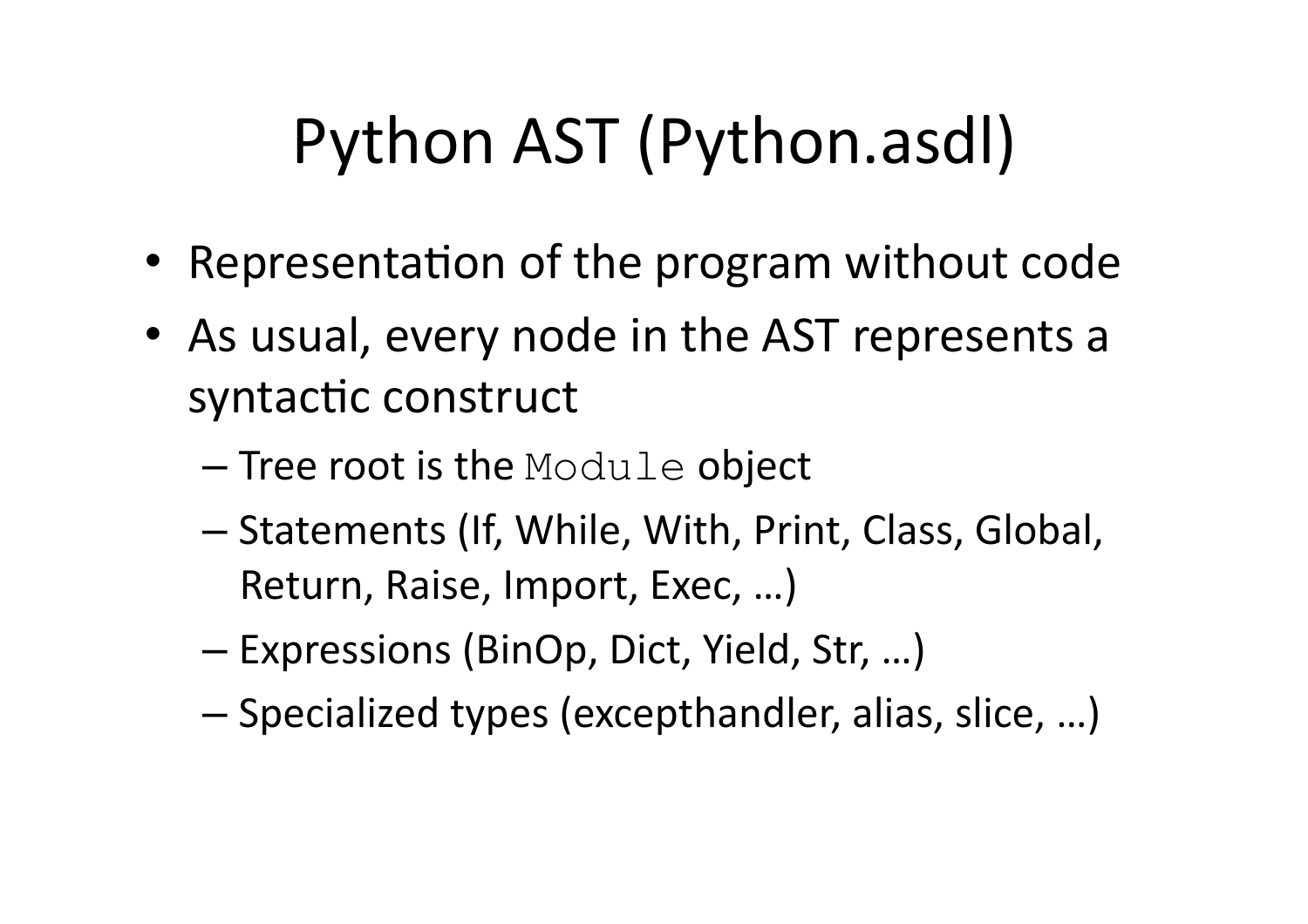# **Python VM**

- Virtual machine part of interpreter executes Python byte code
	- Simple stack machine
	- $-PyOb\text{icct}*$  stack byte codes operate on objects
		- Stack frames are allocated on the heap
	- C stack frames point to heap stack frames
- Some high-level byte codes ("PRINT")
- VM knows nearly nothing about C representation of specific Python types
- Python objects know nothing about the VM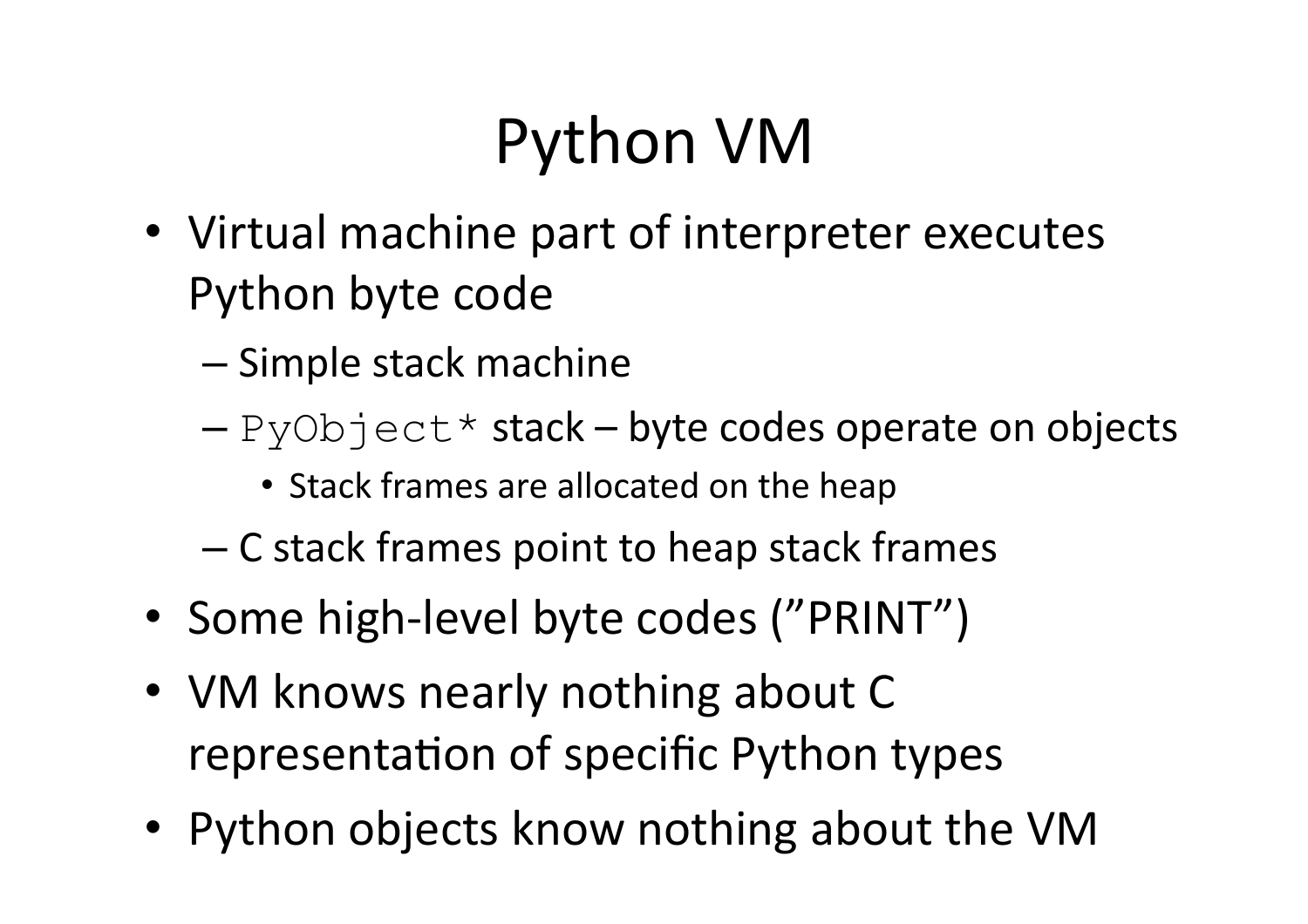# Objects in the Runtime

- Every Python object instance has a corresponding C type instance
	- Even basic types are allocated on the heap
	- All C types contain PyObject HEAD struct members (e.g. see intobject.h / object.h)
	- Runtime can therefore treat every Python object as variable of the type PyObject\*
	- PyObject HEAD contains number of references on the object  $(ob \rightarrow ob$  refcnt)
- C modules need to use  $Py$  INCREF ( $obj$ ) and friends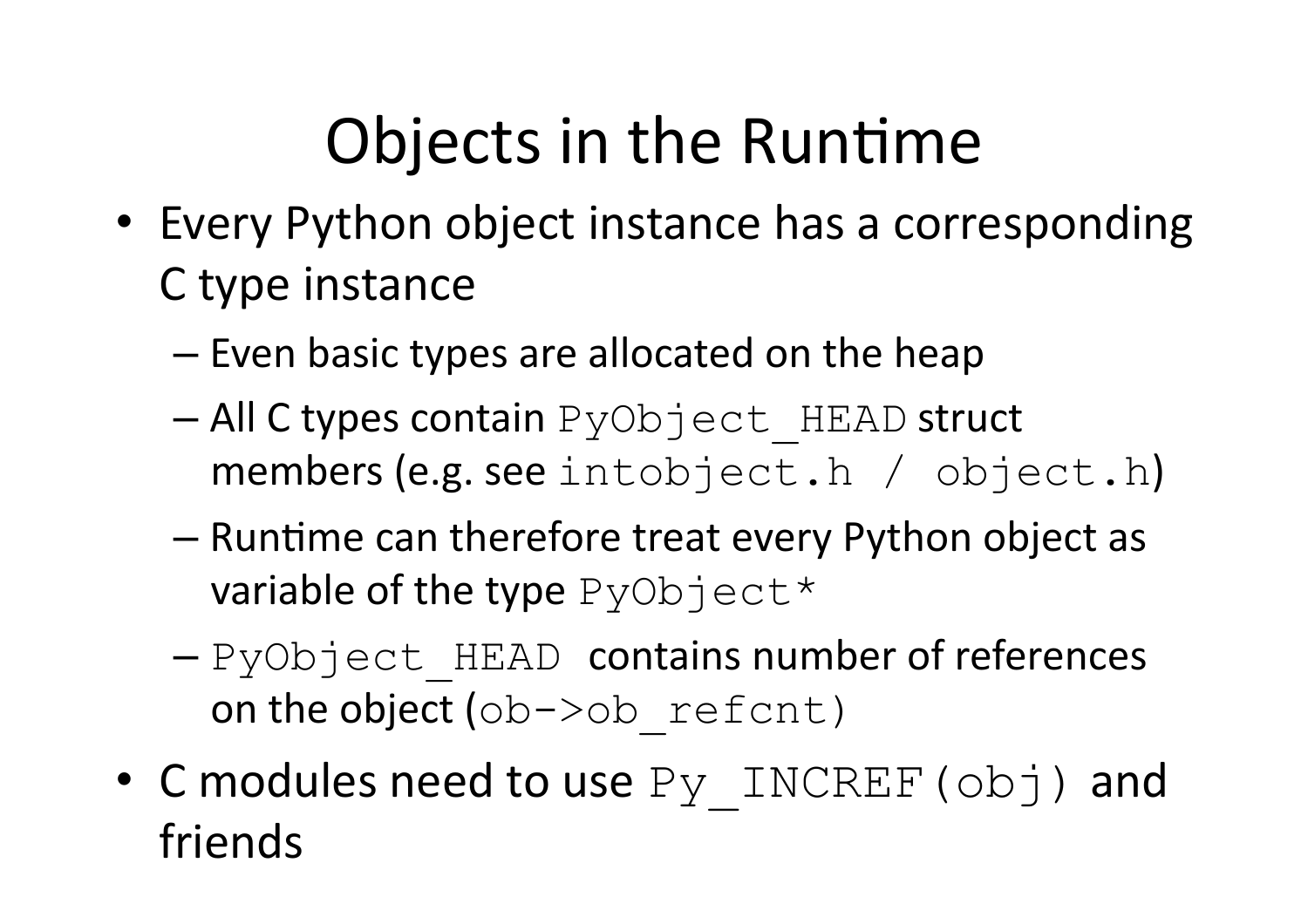### Objects in the Runtime

- ob type member of PyObject HEAD holds pointer to PyTypeObject struct
	- Determines C functions to call on activities with that object  $-$  type methods
	- Some operations are not feasible for some types

```
PyTypeObject PyInt Type = {
PyVarObject HEAD INIT (&PyType_Type, 0)
"int".
sizeof (PyIntObject),
0.(destructor) int dealloc,
                                         /* tp dealloc *//* tp print */(printfunc) int print,
                                         /* tp getattr */0<sub>r</sub>/* tp setattr */
0./* tp compare */(cmpfunc) int compare,
```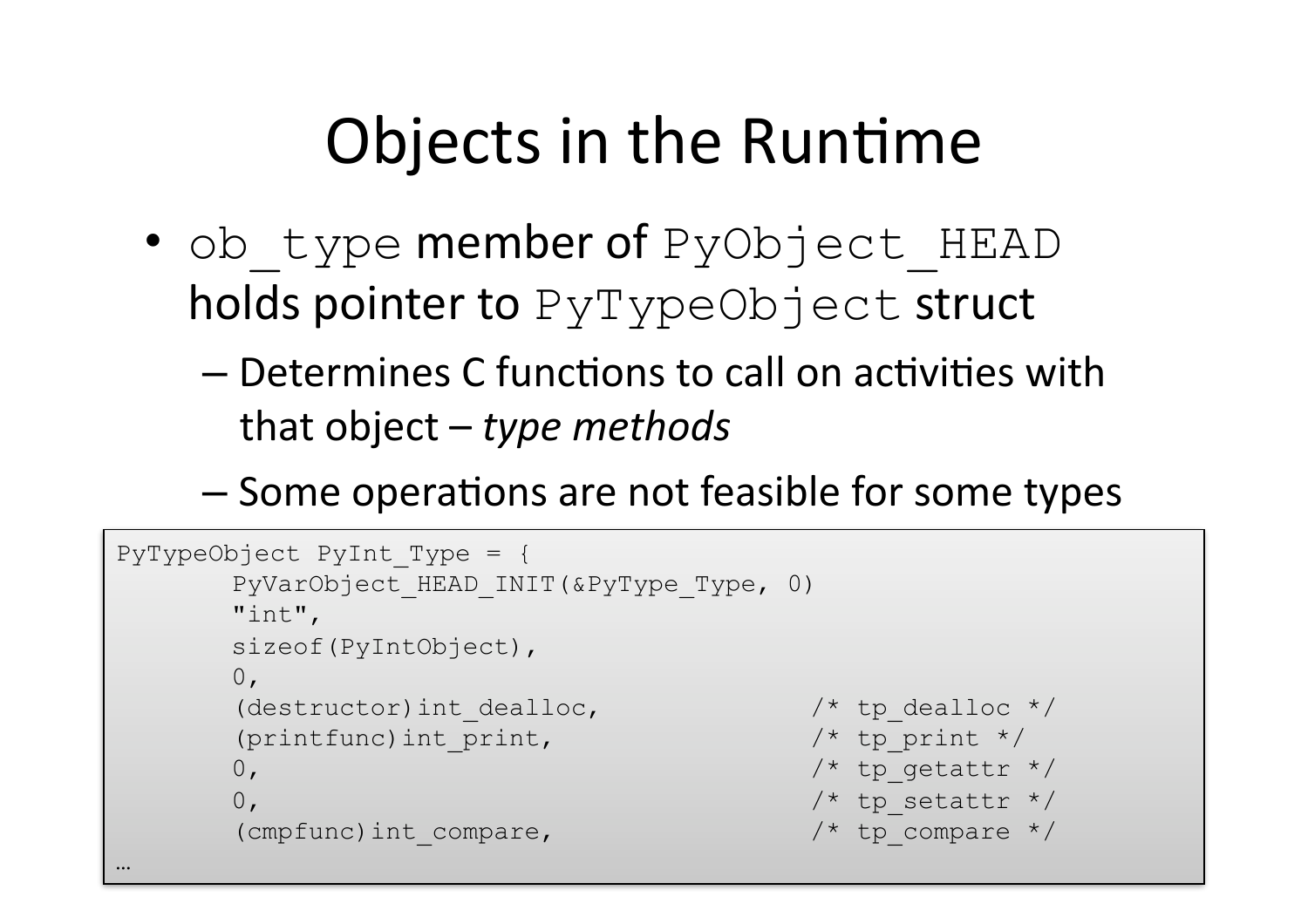# Interpreter Loop (ceval.c)

- Big switch statement, working on an incoming PyFrameObject\* structure
	- Many opcode implementations call C helper functions (see PyEval EvalFrameEx)
- For every byte code instruction, management of reference counting needed
- Few byte code prediction mechanism
	- E.g.: COMPARE OP often followed by JUMP IF \*
	- Successful interpreter prediction might lead to successful processor branch prediction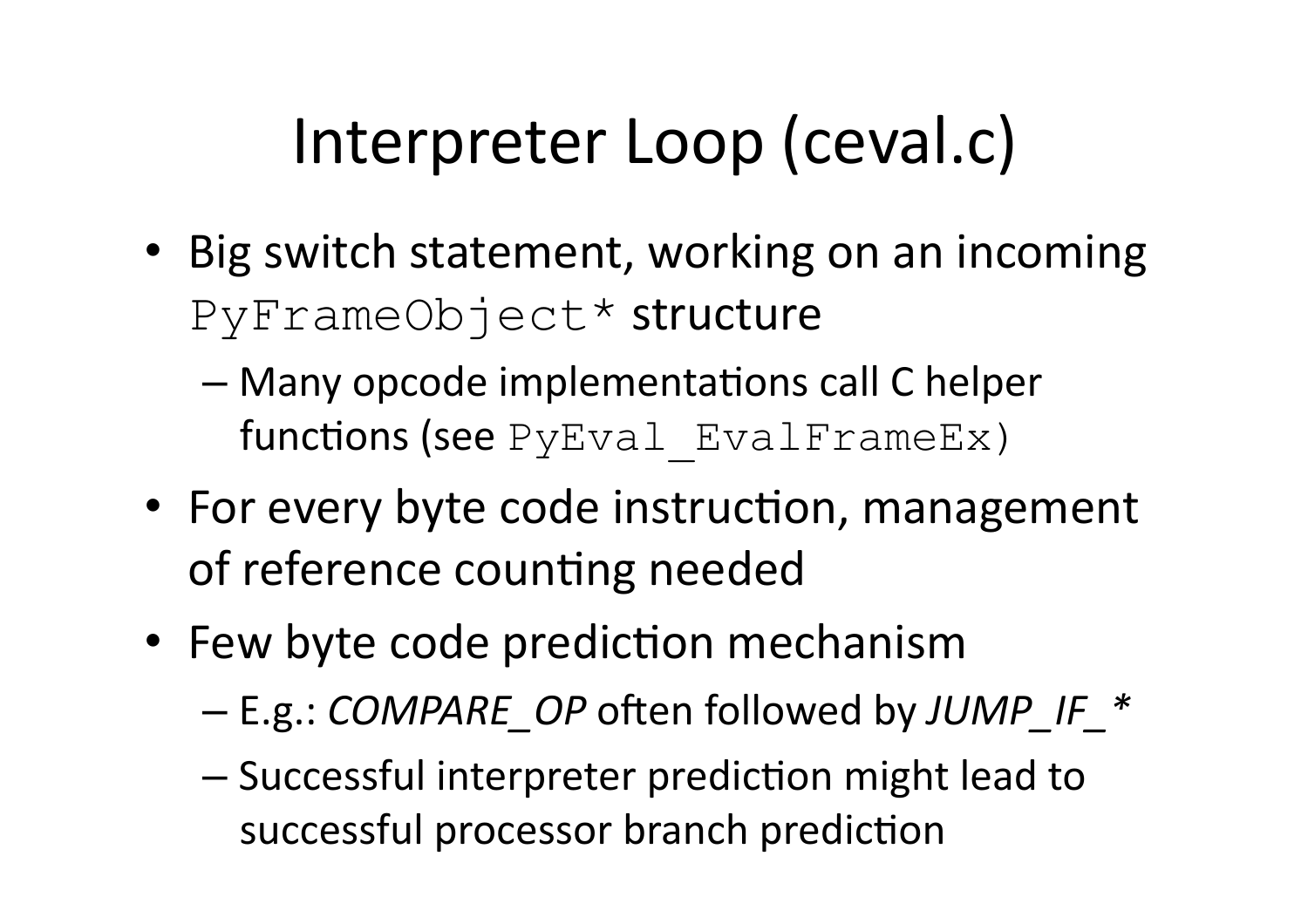### **Frame Objects**

- PyFrameObject argument for interpreter
	- Contains caller frame, code, variables, and return address  $\bullet$
	- Executed by the interpreter loop
	- Represents an anonymous code object in execution  $\bullet$
- Function calls are mapped to frames
- Parameters of function calls are mapped to local variables in a frame
- Functions are a programming language construct, independent from frame concept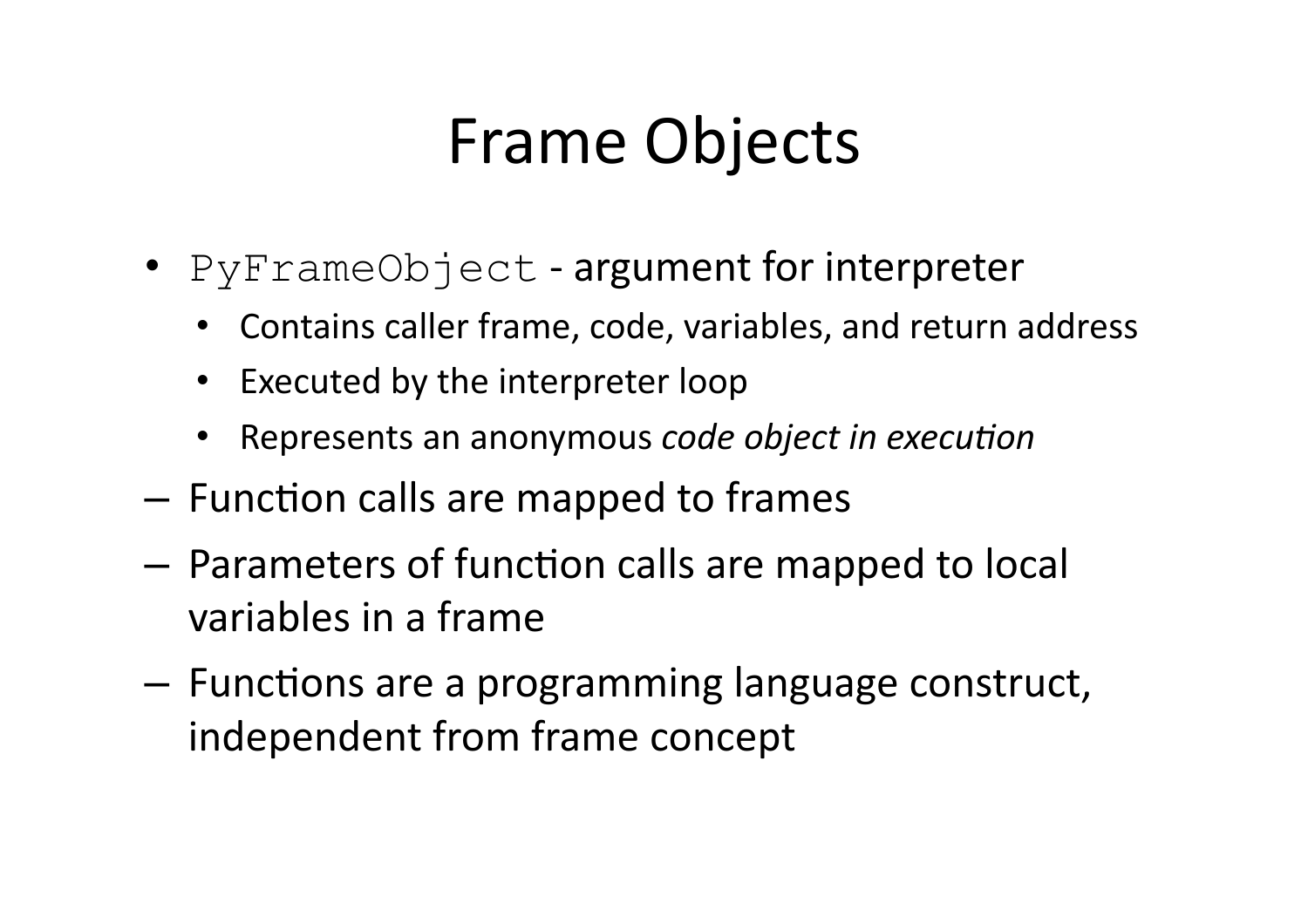## **Function objects**

- Function definition  $(\det)$  binds function name in local namespace to function object
- Function objects are first class objects
- Contains default value arguments
	- Computed at definition time, which is relevant when using mutable objects
- Functions store their body as code object in the *func* code attribute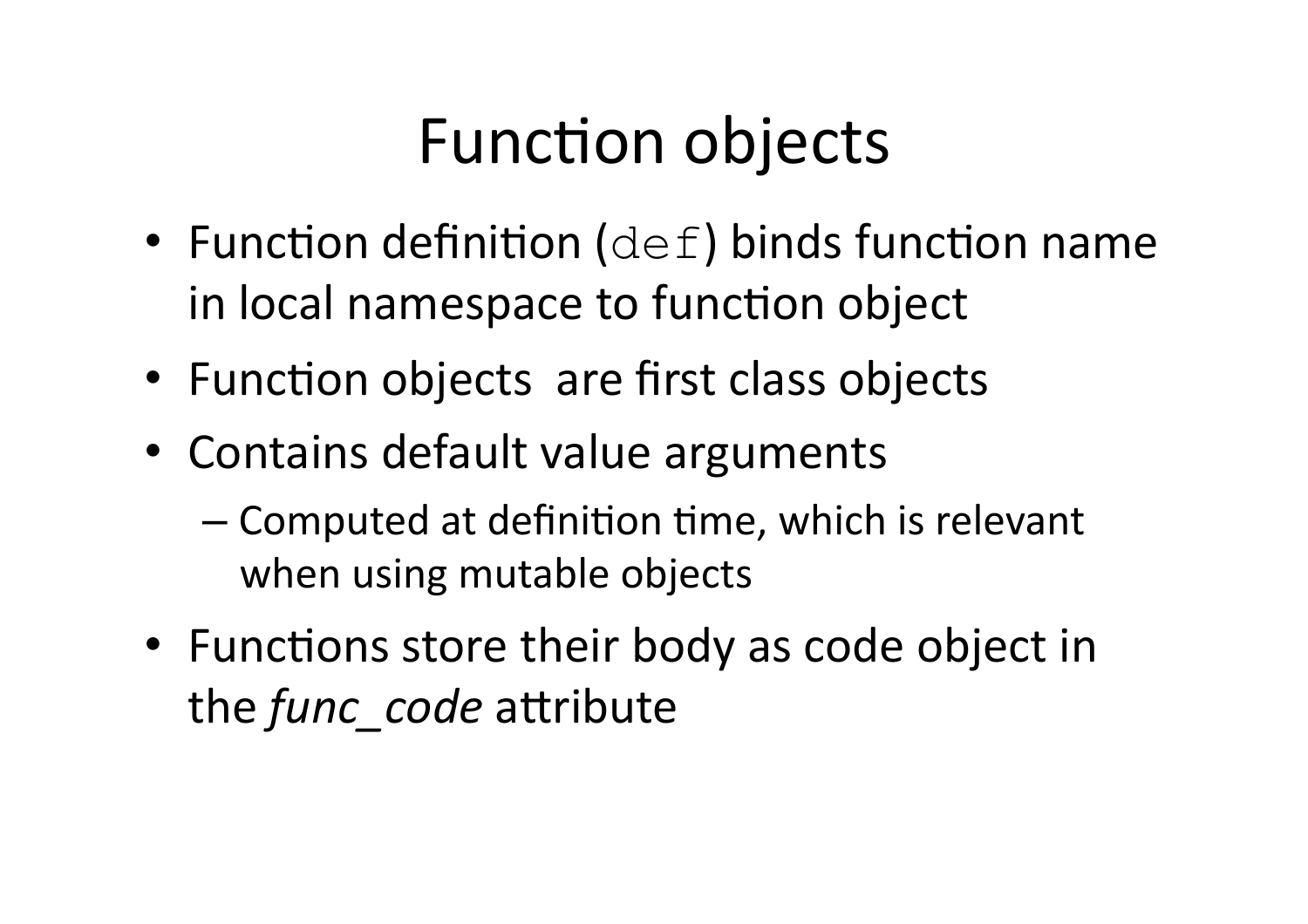# Code objects

- Immutable object representing executable byte code
	- co name: Function name
	- co nlocals, co varnames: Local variables
	- co names: Names used in the byte code
	- co freevars: Names of free variables
	- co\_code, co\_consts, co\_filename, co\_firstlineno, ...
- Contains no reference to mutable objects
- Modules and interactive mode rely on separation of code and functions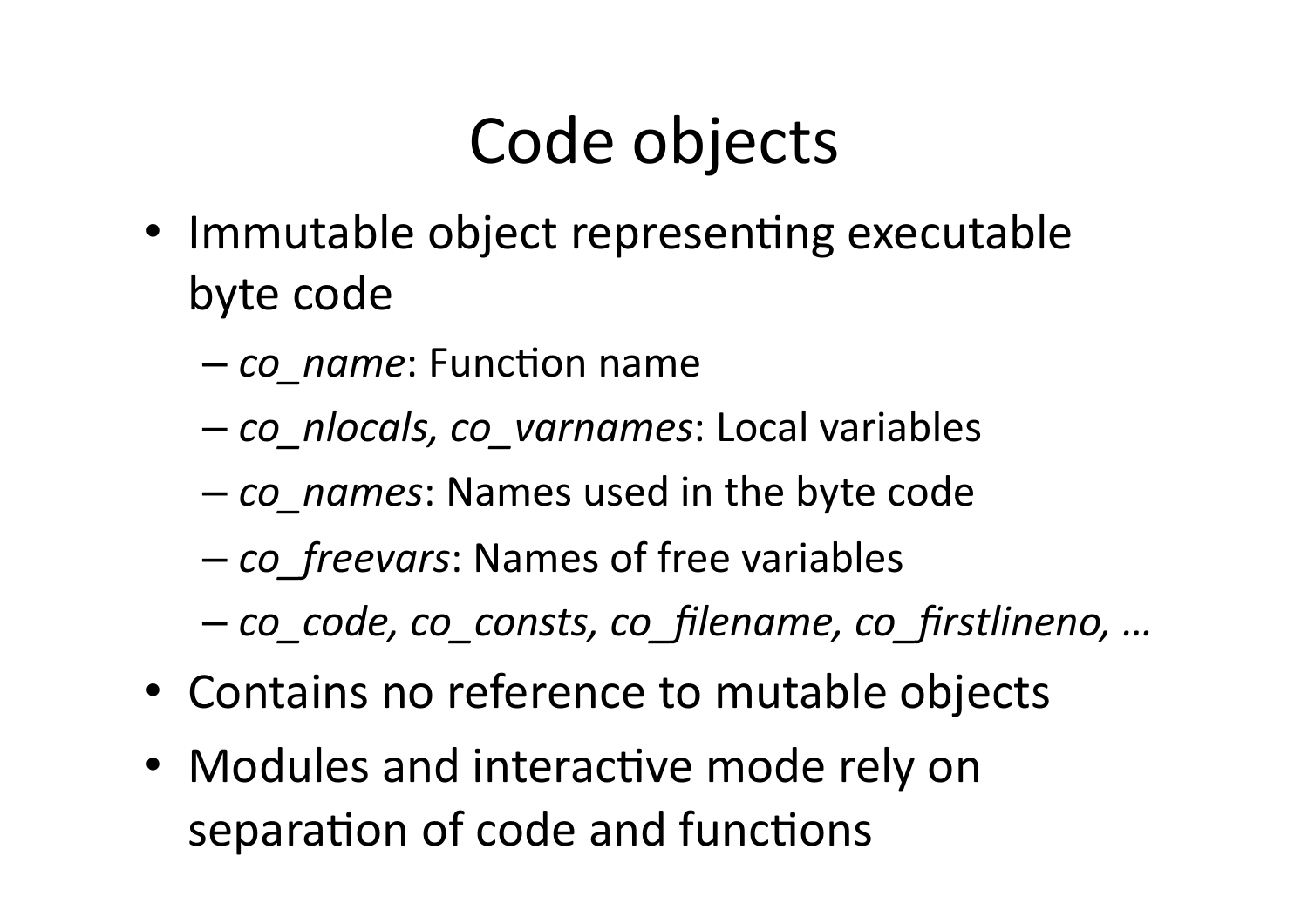# **Python Byte Code**

- Documented in DIS module
- Special terminology
	- TOS: Top-of-stack item
	- TOS1: Second top-most stack item
	- TOS2: Third top-most stack item
- Operations normally take top item(s) from stack and put back the result item
	- Basic stack operations are inline C code
- Basic operations on primitive types are usually thread-safe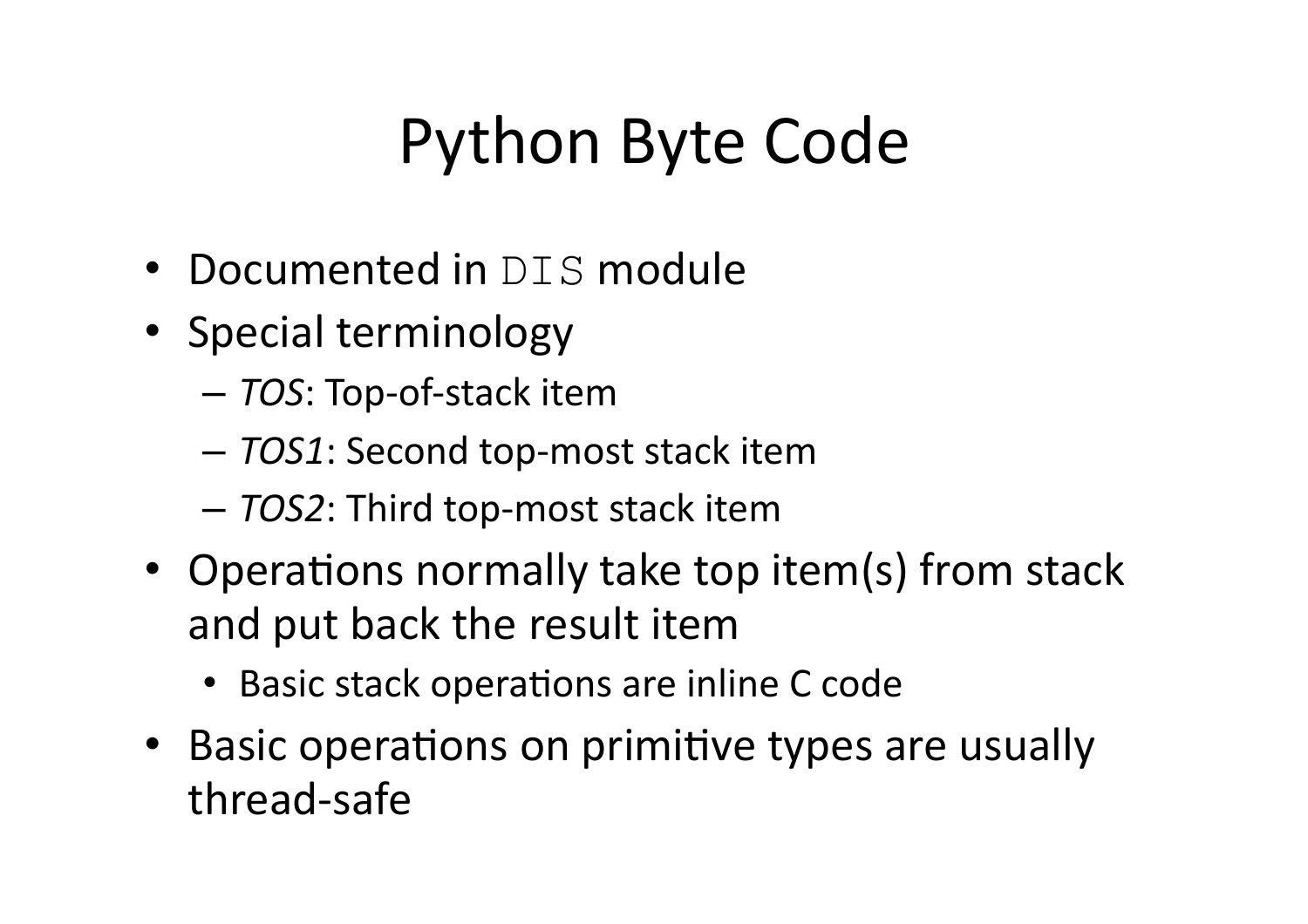#### **Basic Stack Operation**

• POP TOP: Remove TOS

- Implies decreasing of TOS reference counter

• ROT TWO, ROT THREE, ROT FOUR

- Rotate up the top-most stack items

 $-$  e.g. tuple unpacking : a, b=b, a

- DUP TOP: Duplicate TOS reference
- Unary operations on TOS (e.g. UNARY POSITIVE)
- Binary operations on TOS and TOS1 (BINARY POWER, MULTIPLY, DIVIDE, ...)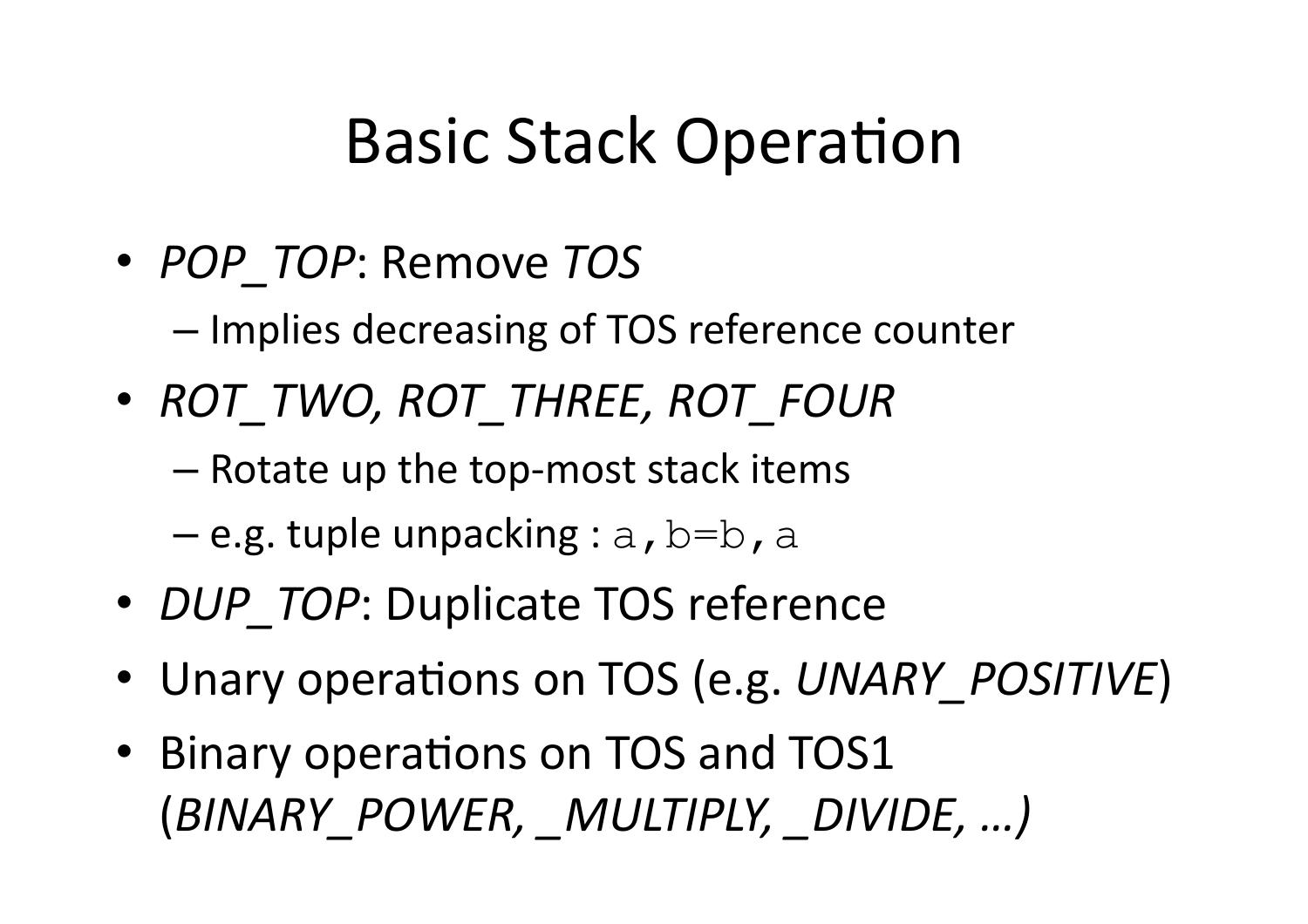#### Variables

 $x = 1$  $def f()$ :  $= x+1$ 

- Dictionary for variables in a scope
	- Lookup for "x" needs to check in local scope, global scope and built-in scope
- Local variables statically decidable by compiler
	- Rule: All assigned variables are local (assignment operator, import)
	- Can be accessed by index, instead of dict lookup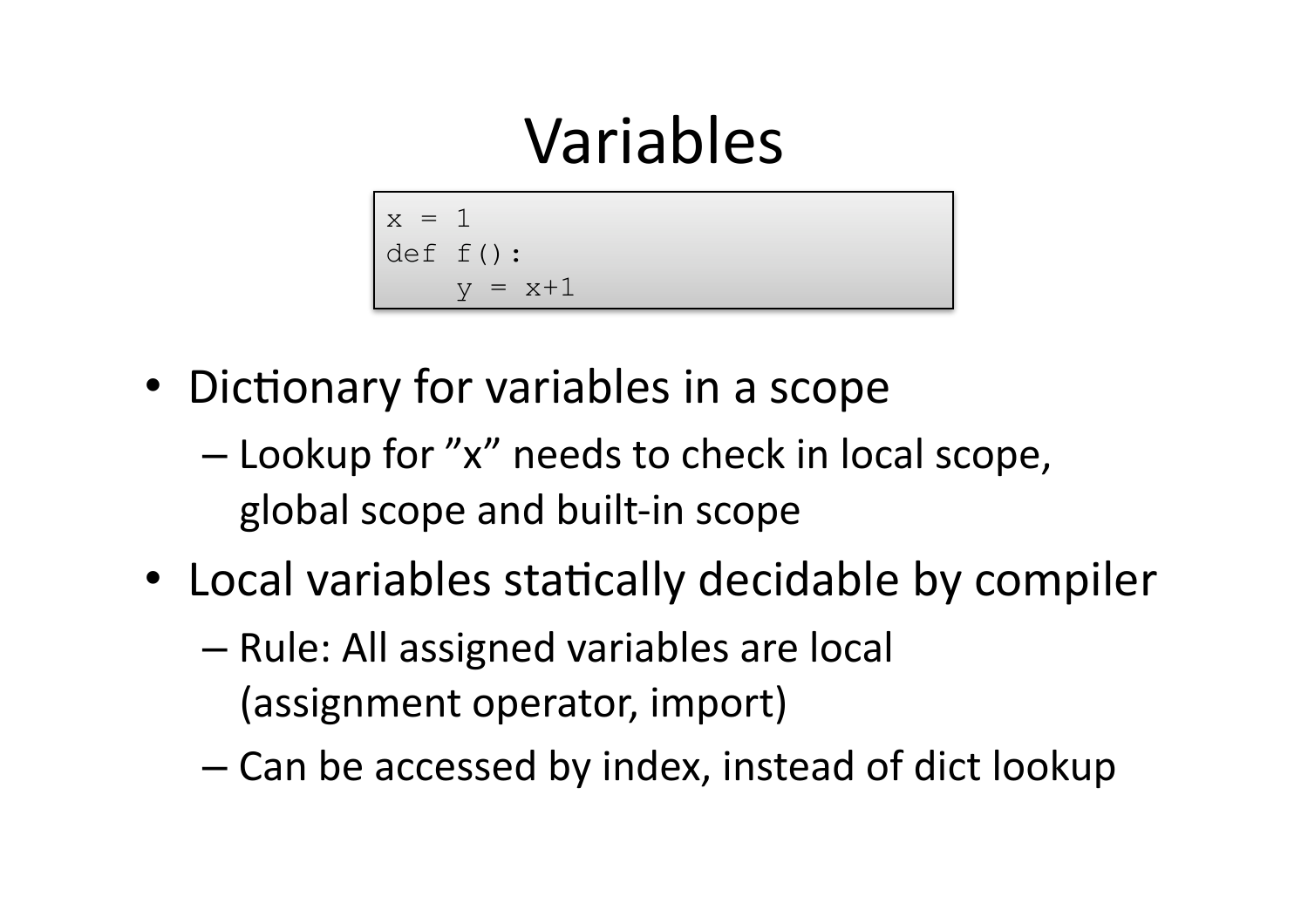## Variables

- STORE /LOAD /DELETE GLOBAL name
	- Access to global variables
- STORE / LOAD / DELETE FAST varnum
	- Fast access by using array of local variables
	- Uses co varnames [var num] array from code object
- STORE / LOAD / DELETE NAME namei
	- Used when scope is not determinable (e.g. *import* in function)
	- Code object has co\_names list with name indices
	- Compilers uses \* FAST / \* GLOBAL whenever possible
- STORE / LOAD / DELETE ATTR nami
	- Attributes names are also stored in co names list
- LOAD / CONST consti
	- Relies on co consts[consti] list of constants in code object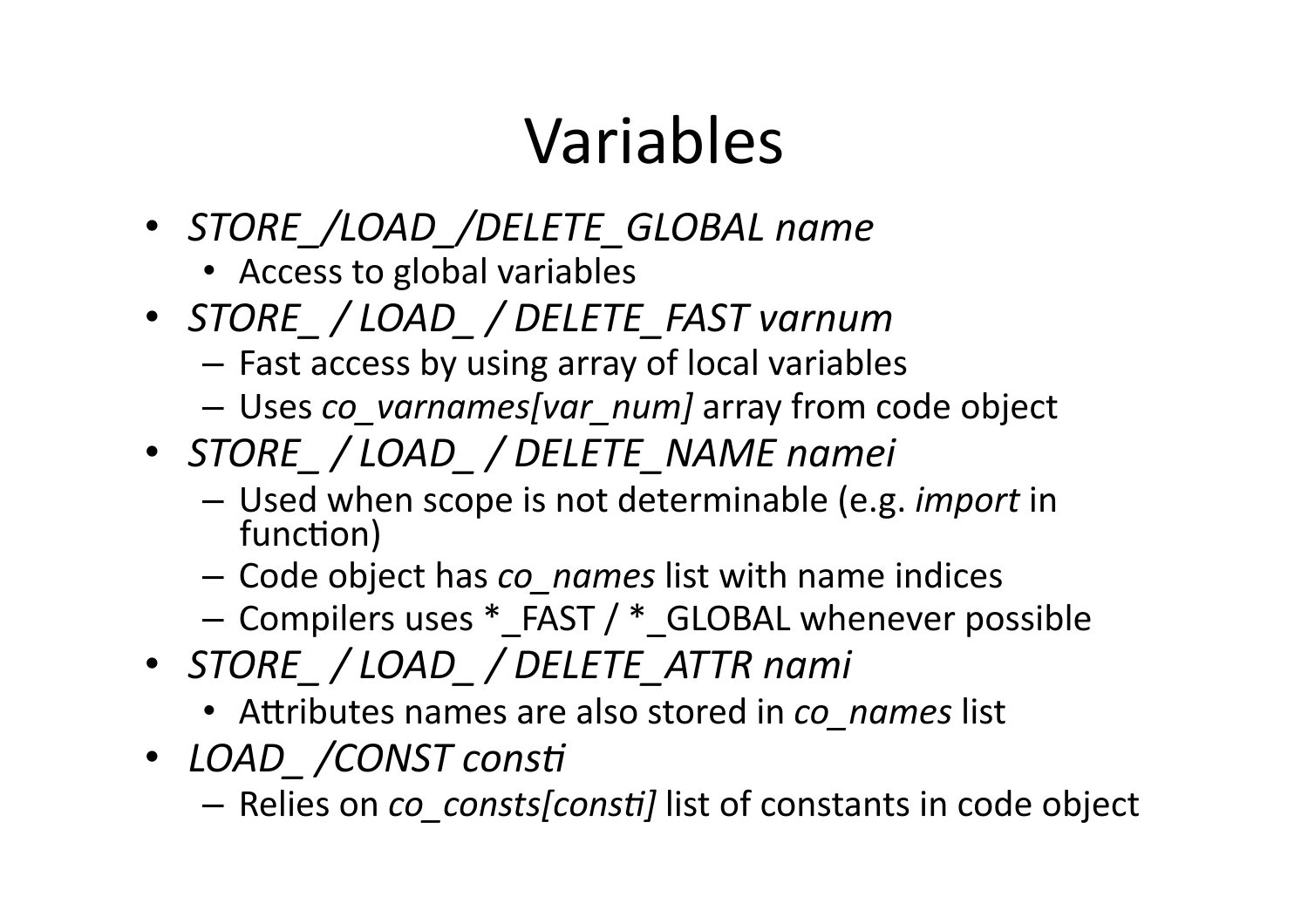# In-Place / Slices

- In-place operations are like binary operations, but demand a 'self-mutable' object on TOS1
	- INPLACE POWER, INPLACE MULTIPLY, ...
	- TOS1 then becomes new TOS
	- For operations such as  $+=$ ,  $-=$  (see PEP 203)
- Slice operations
	- $-SLICE + O: TOS=TOS[:]$
	- $-SLICE + 1$ : TOS=TOS1[TOS:]
	- $-SLICE+2$ : TOS=TOS1[:TOS]
	- $-SLICE + 3$ : TOS=TOS2[TOS1:TOS]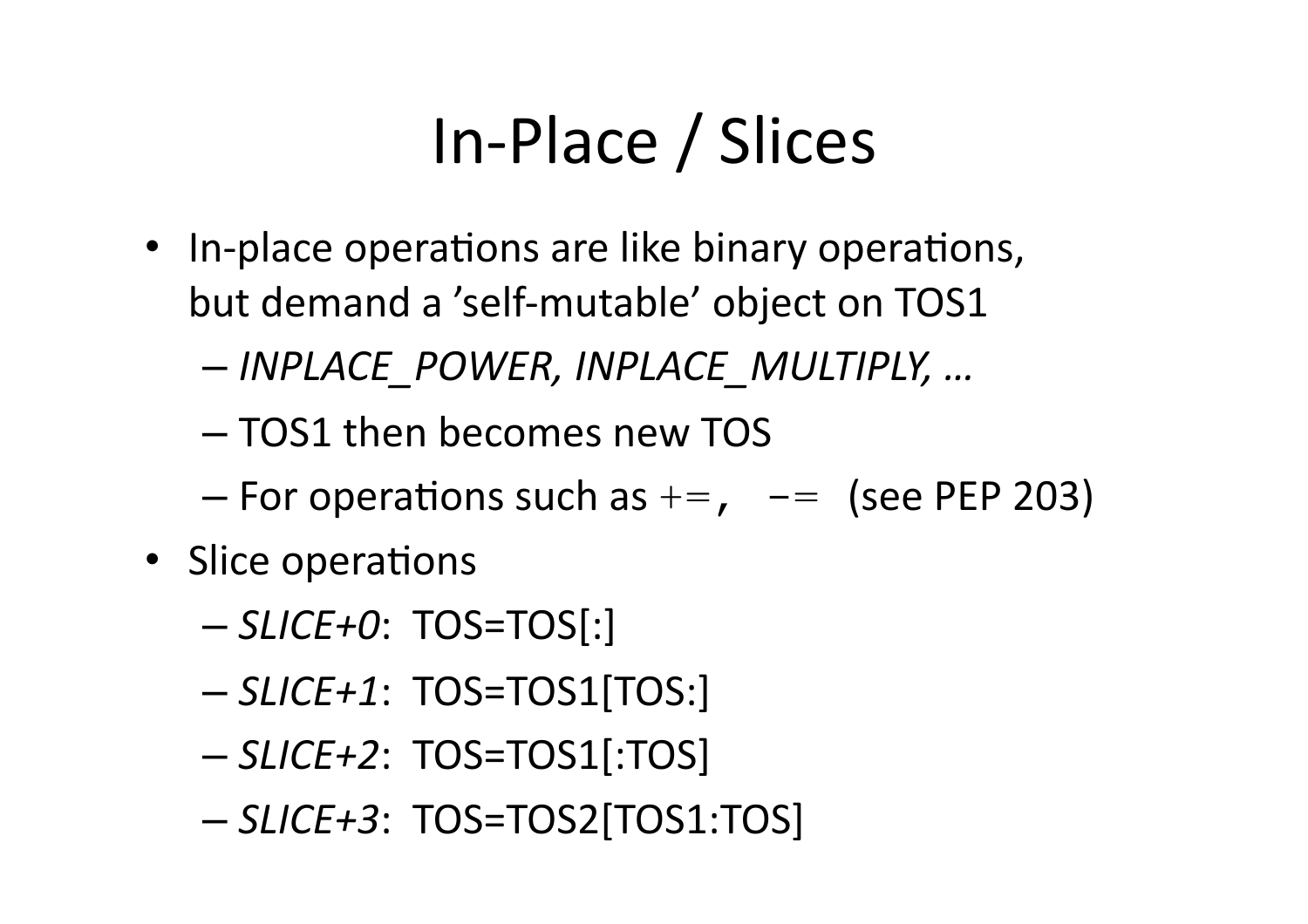# Slices / Lists

- Slice assignment
	- Changes TOS / TOS1 / TOS2 in-place
	- STORE SLICE+0: TOS[:]=TOS1
	- STORE SLICE+1: TOS1[TOS:]=TOS2
	- DELETE SLICE+...
	- STORE SUBSCR: TOS1[TOS]=TOS2
	- DELETE SUBSCR: del TOS1[TOS]
- Collection types in Python are cheap and fast!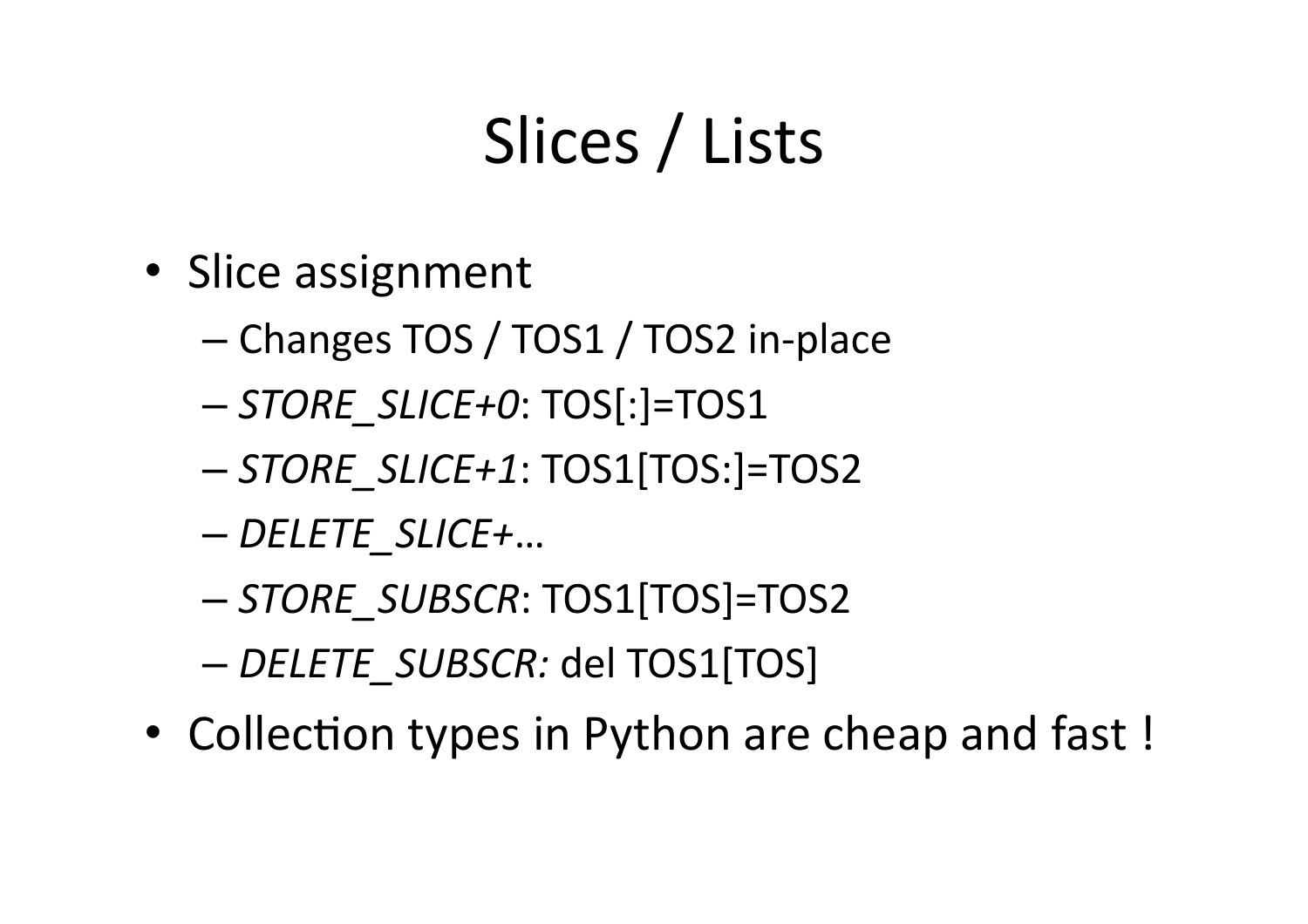## Printing

- PRINT EXPR : Implements expression statement for interactive mode
- PRINT ITEM: Print TOS to sys.stdout
	- PRINT ITEM TO: Print TOS1 to TOS file-like object
	- Needs to consider Unicode and soft space
- PRINT NEWLINE, PRINT NEWLINE TO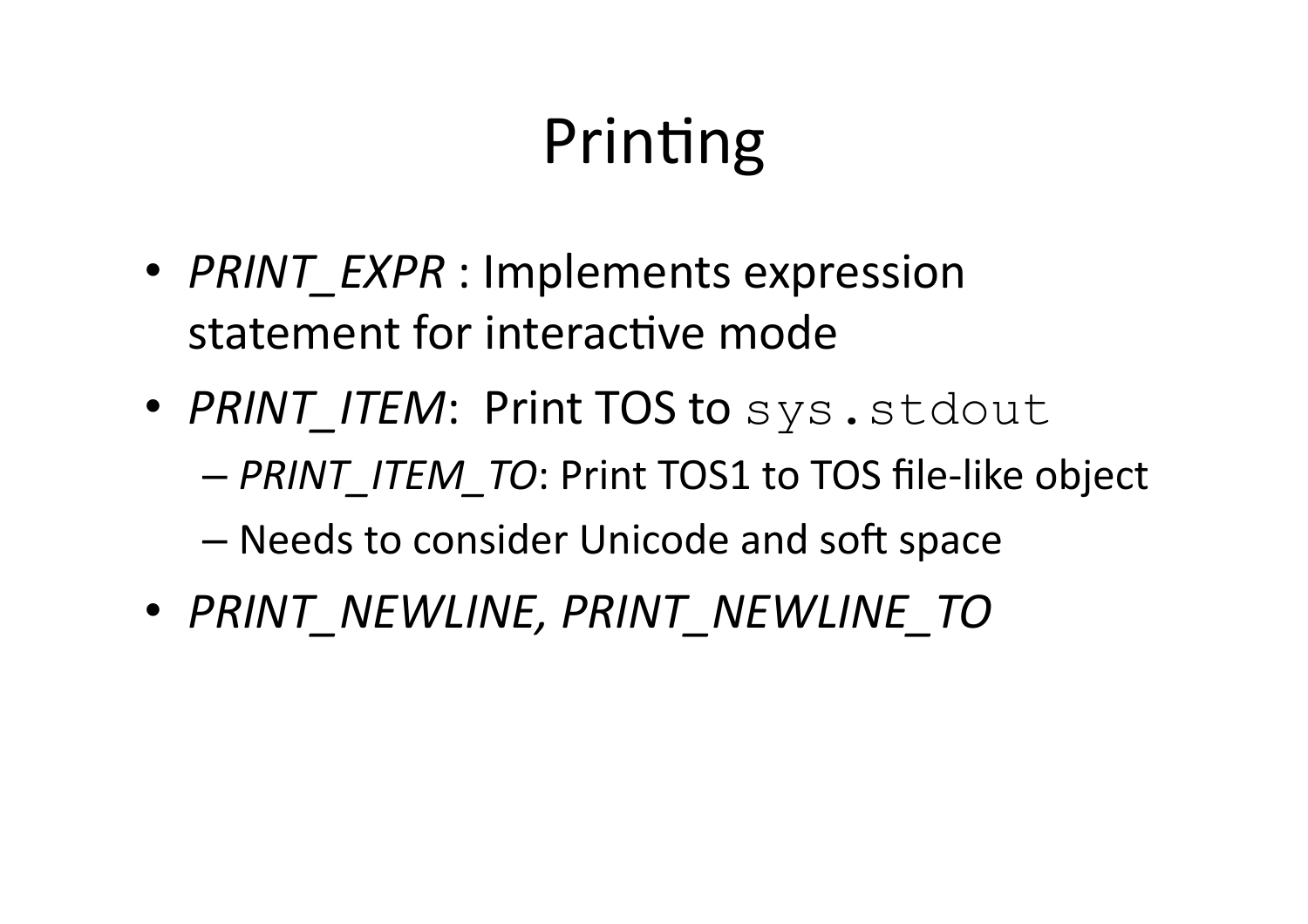#### **Control Structures**

- · BREAK LOOP, CONTINUE LOOP: Ends the current block
- RETURN VALUE: Return with TOS to the caller of a function
- · YIELD VALUE: Remove TOS and yield it from a generator
- END FINALLY: Interpreter then either re-raises exception, returns from function or continues
- JUMP FORWARD delta, JUMP IF TRUE delta, JUMP IF FALSE delta, JUMP ABSOLUTE target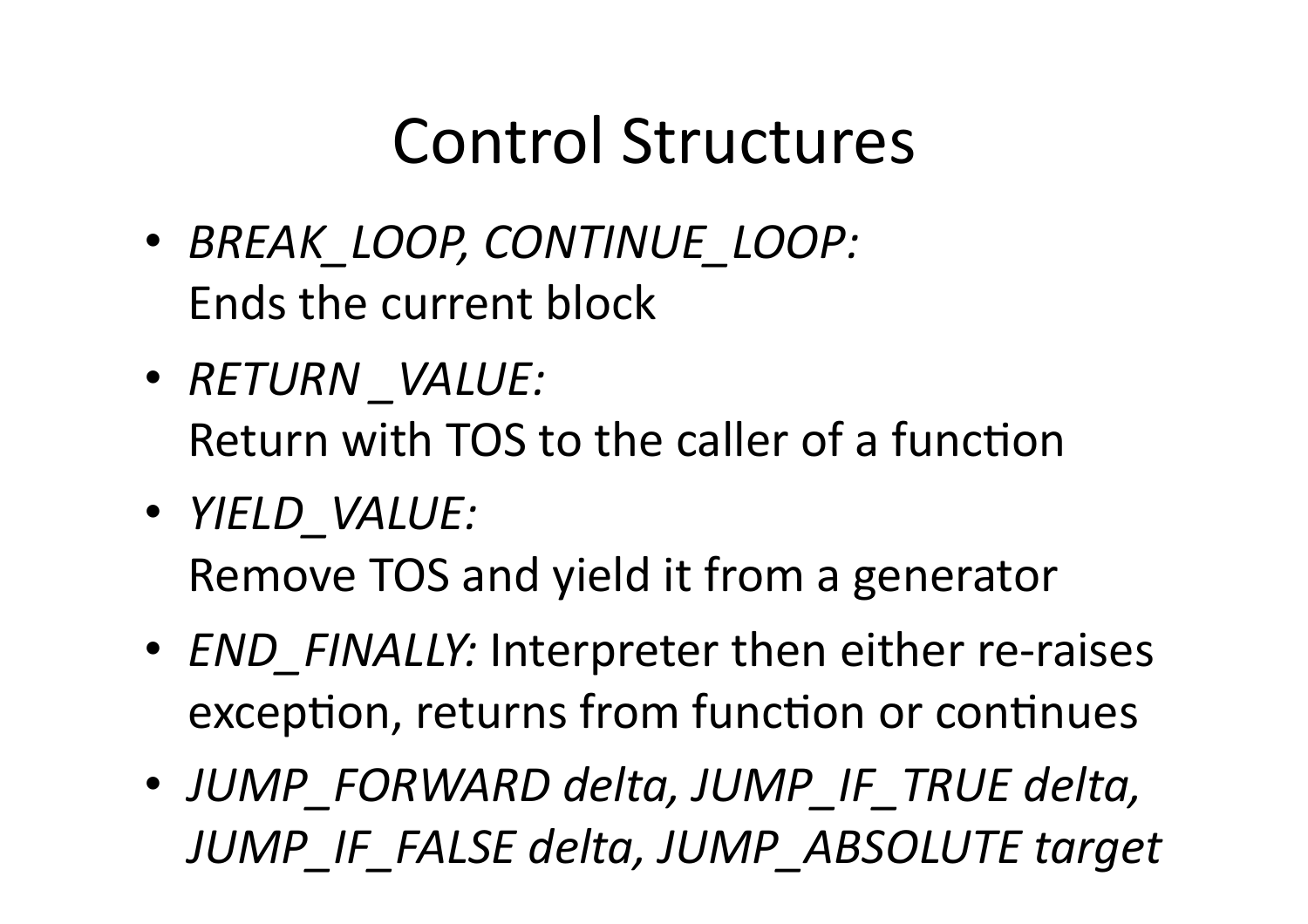## Directly mapped concepts

- EXEC STMT: run Python code
- LIST APPEND: fast list comprehension
- IMPORT STAR: from [module@TOS] import \*
- UNPACK SEQUENCE count: Unpack TOS
- FOR ITER : Treat TOS as iterator, call next() method, push yielded value on stack
- RAISE VARARGS: Raises an exception, parameters are on stack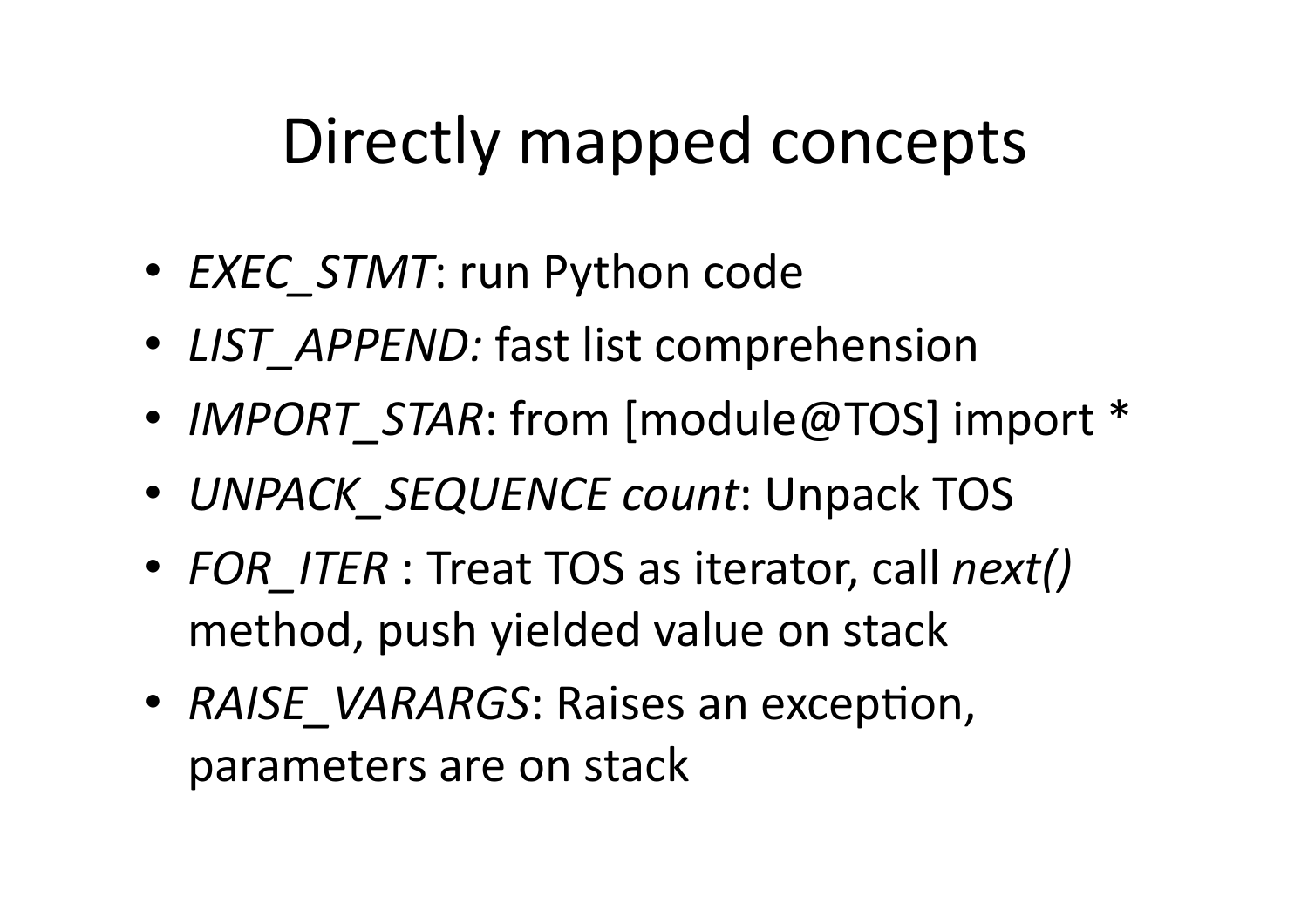## Directly mapped concepts

• BUILD TUPLE n

- Create tuple of n top-most items and push result

- BUILD LIST n
- BUILD MAP

- Create empty dictionary on the stack

- BUILD CLASS: Creates a new class object
	- TOS: Dictionary of methods
	- -TOS1: Tuple of base class names
	- -TOS2: Class name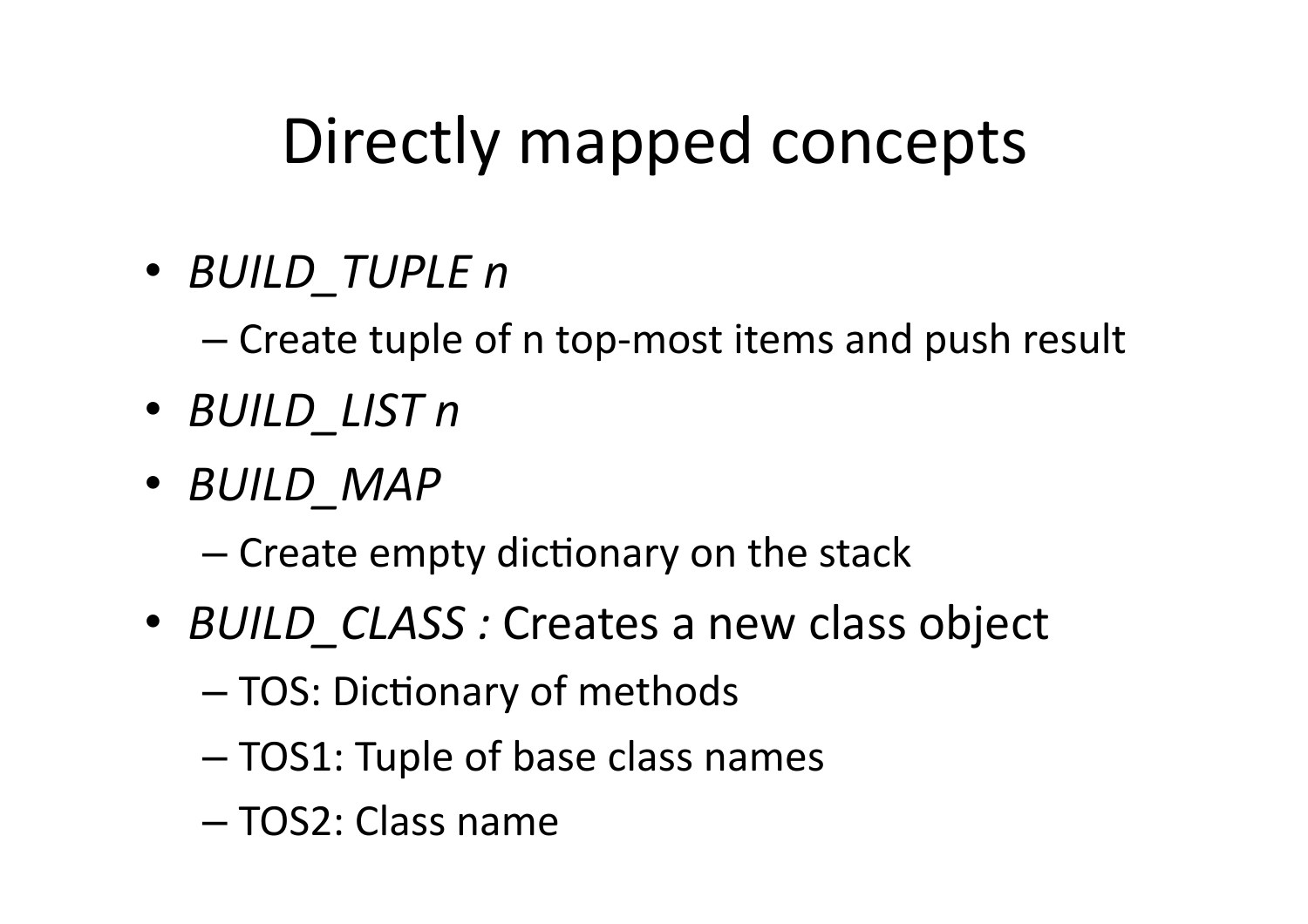# **CALL FUNCTION argc**

- CALL FUNCTION argc
	- argc low byte contains number of positional parameters
	- argc high byte contains number of keyword parameters
	- Parameters itself are on the stack, after them the function object to call
- MAKE FUNCTION argc
	- Pushes new function object, TOS is the code, argc default parameters are below TOS
- And a lot more .... (read ceval.c)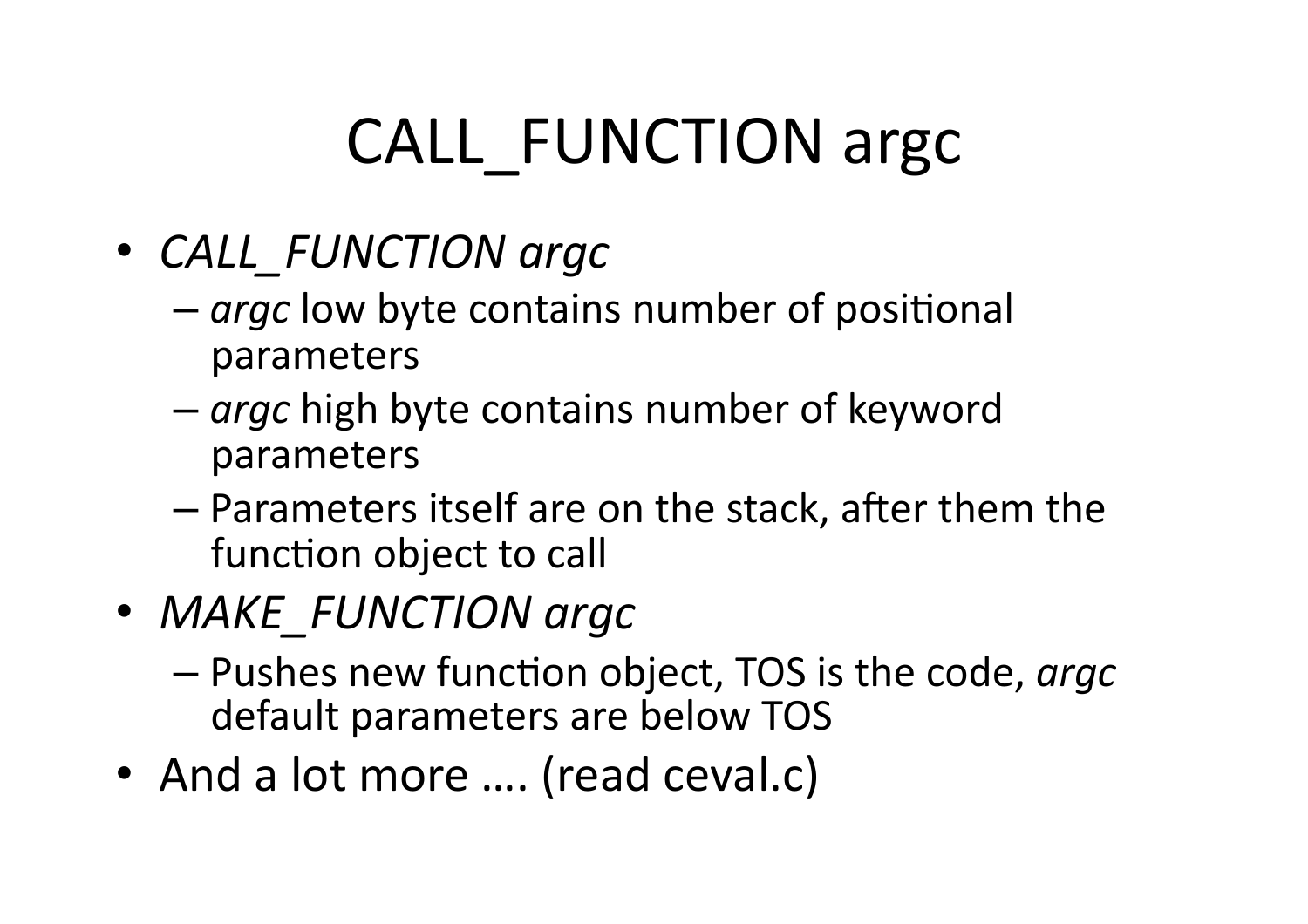### Introducing a new byte code

- Extend official list of opcodes (Include/opcode.h;  $Lib/opcode.py)$
- Increase MAGIC number  $(Python/import.c)$
- Change AST->byte code compiler  $(Python/complitude r.c)$
- Change byte code interpreter  $(Pvthon/ceval.c)$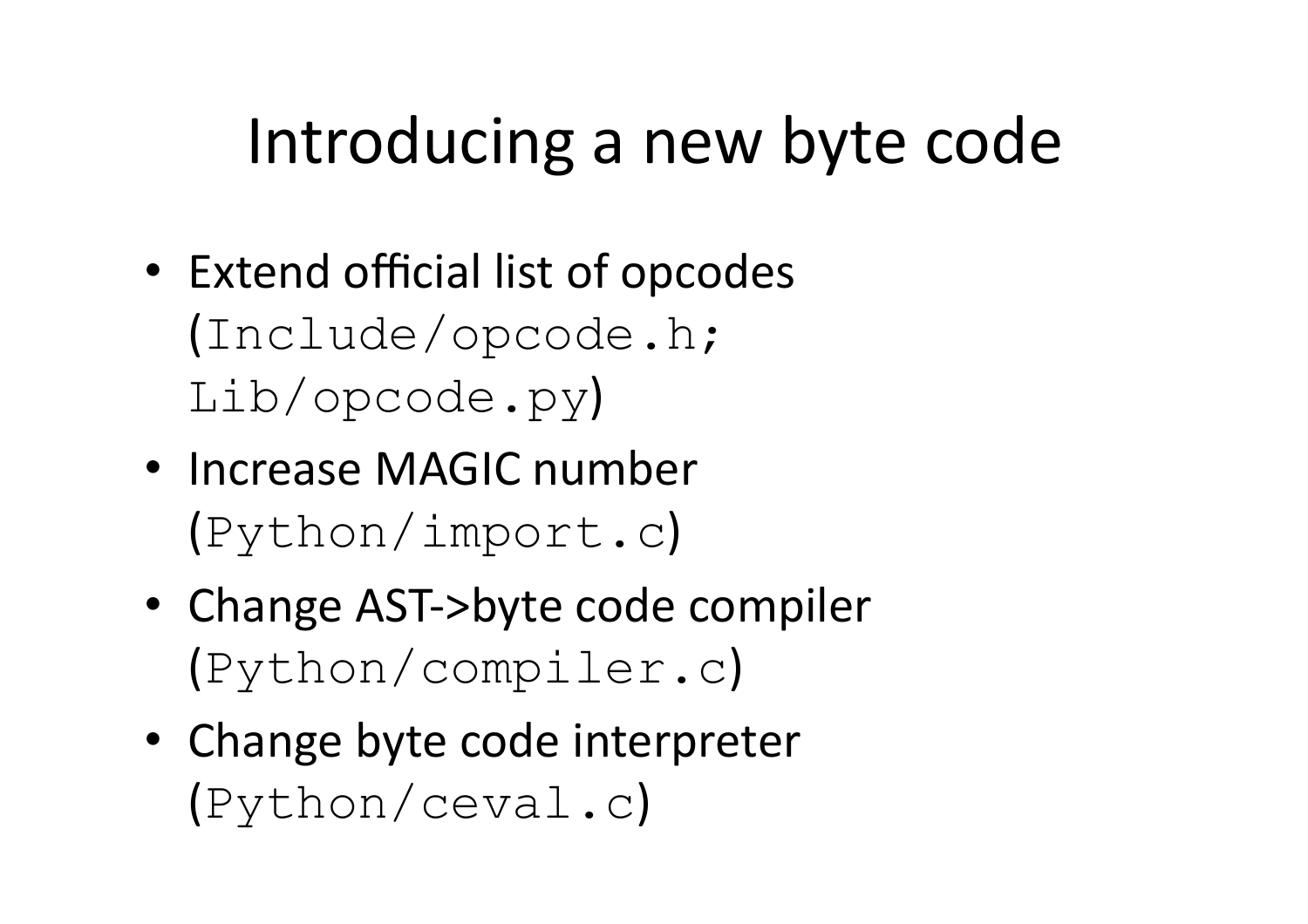# Threading in the VM

- Python threads are true OS threads
- Global interpreter lock
	- Only one (Python) thread is running interpreter code at the same time
	- Regular context switch after a number of executed instructions or with long-running operations
	- Problem with multi-core CPU's
	- Released for long-running C code (e.g. system call)
	- Performance advantage
- Byte code instructions are atomic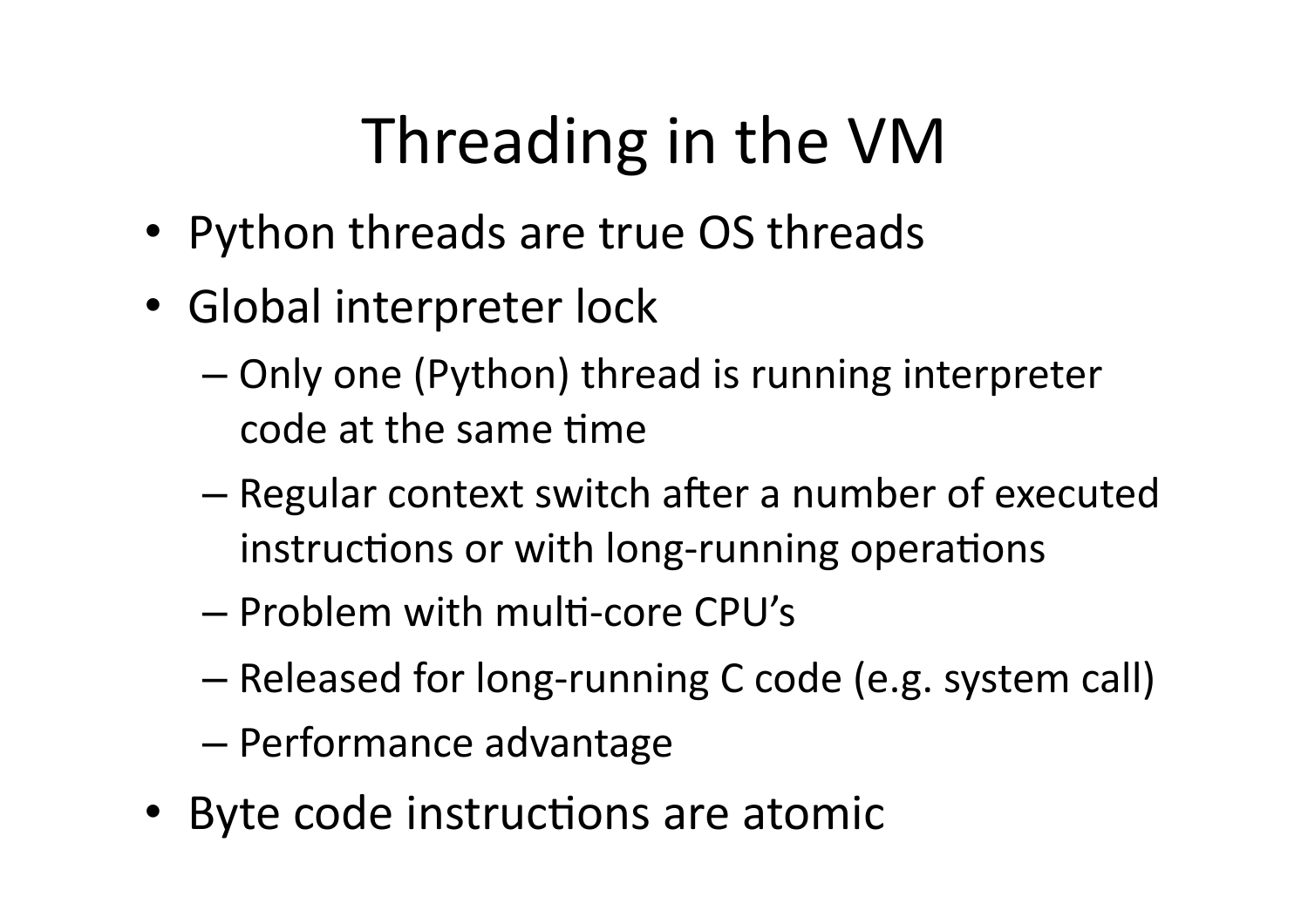## **Stackless Python**

- Every function call creates a C stack frame - Subroutines vs. coroutines
- Python functions can act as coroutines or tasklets, concurrently executed by scheduler
	- Support for channel communication
	- Act as lightweight threads
- Redesigned interpreter loop to avoid the C stack frame creation on function call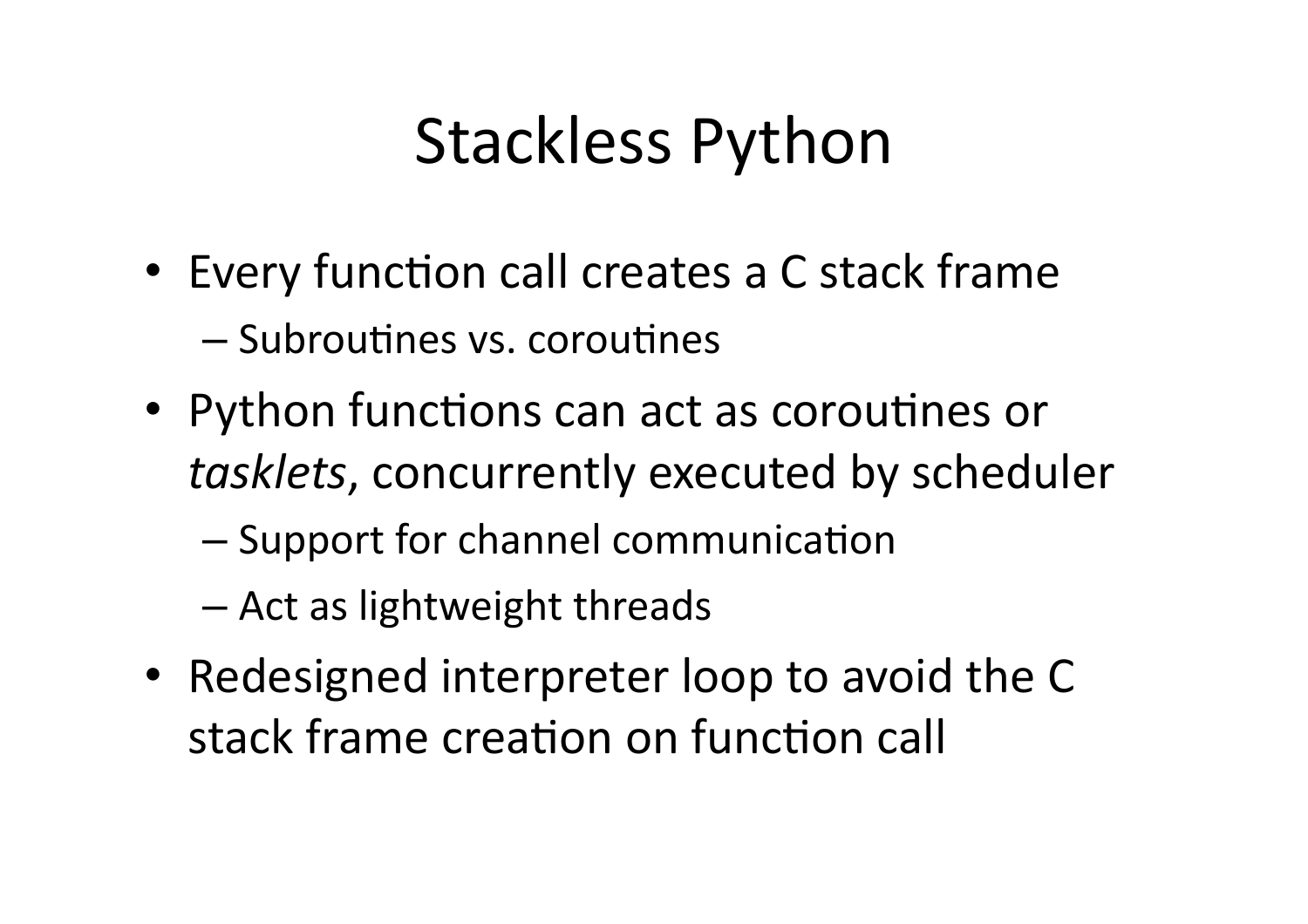#### **Memory Management**

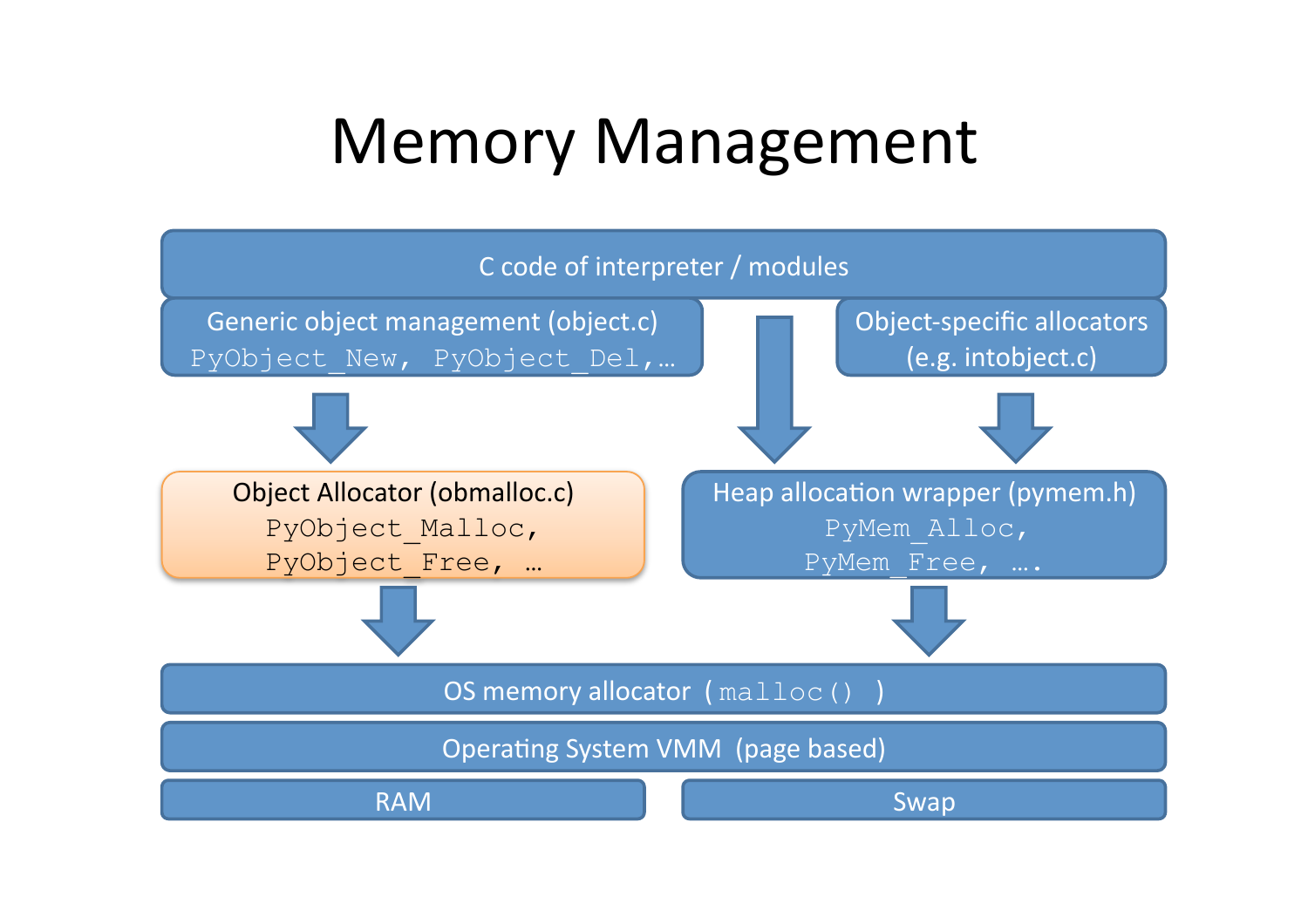## **Object Allocator**

• By design, many very small allocation requests

- Everything is an object!

- Special optimization for performance (obmalloc.c)
	- $-$  Requests >256 bytes handled by  $\text{malloc}$
	- Smaller requests sizes are grouped (8 bytes apart)
		- Memory pools of 4k length each (VMM page size), with own free list
		- Pools are used by different request size allocators
		- 8 Byte alignment of returned address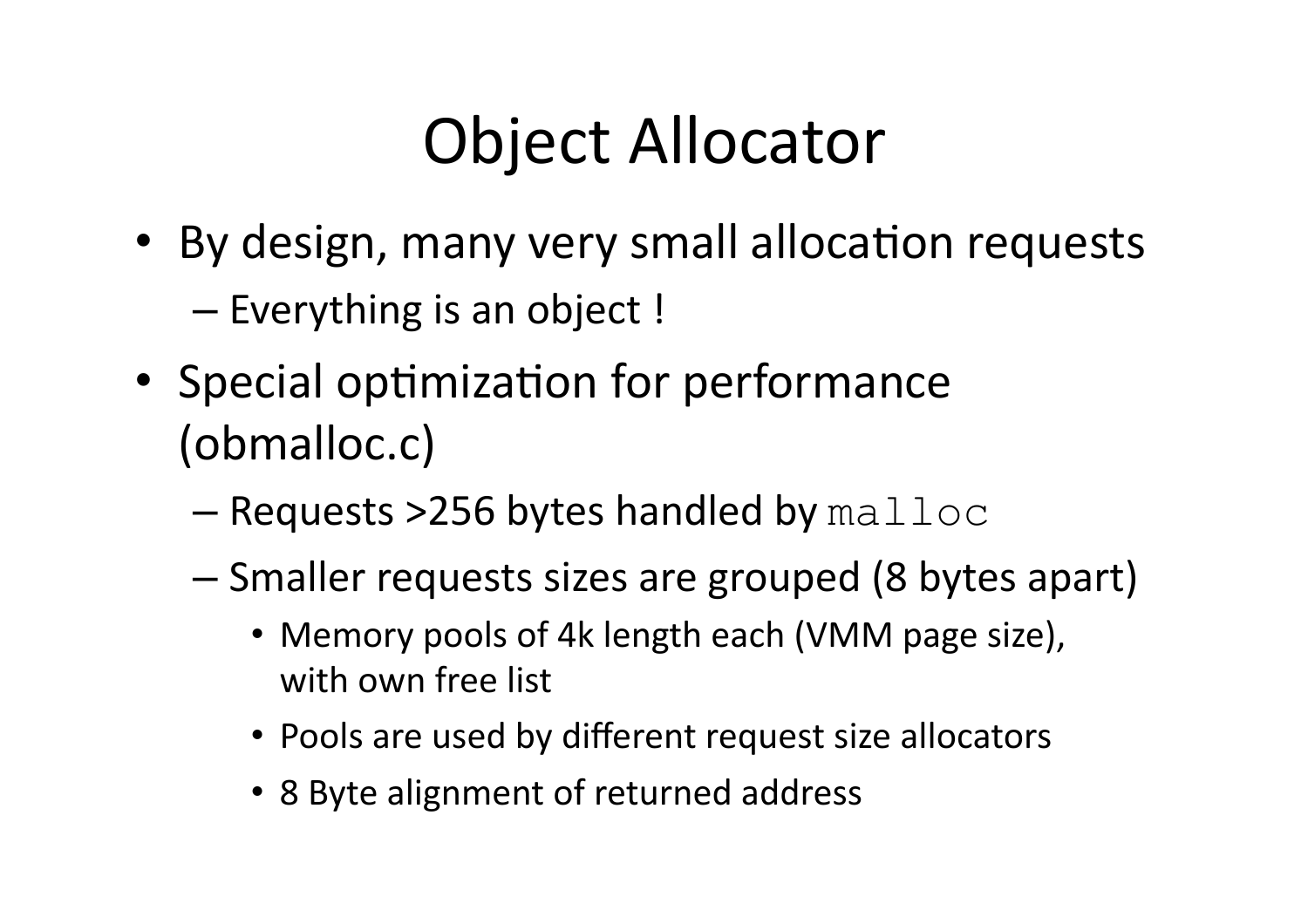# **Garbage Collector**

- Traditional garbage collection (e.g. mark and sweep) would demand a set of root objects
	- Extension modules can create own Python objects
	- GC for allocated C objects not really portable
	- Traversing all objects is expensive
- Instead: Simple reference counting
	- -In ob->ob refcnt from PyObject HEAD

- Works with every malloc() / free()

- $Py$  DECREF() (object.h)
	- Calls finalizer when reference count comes to zero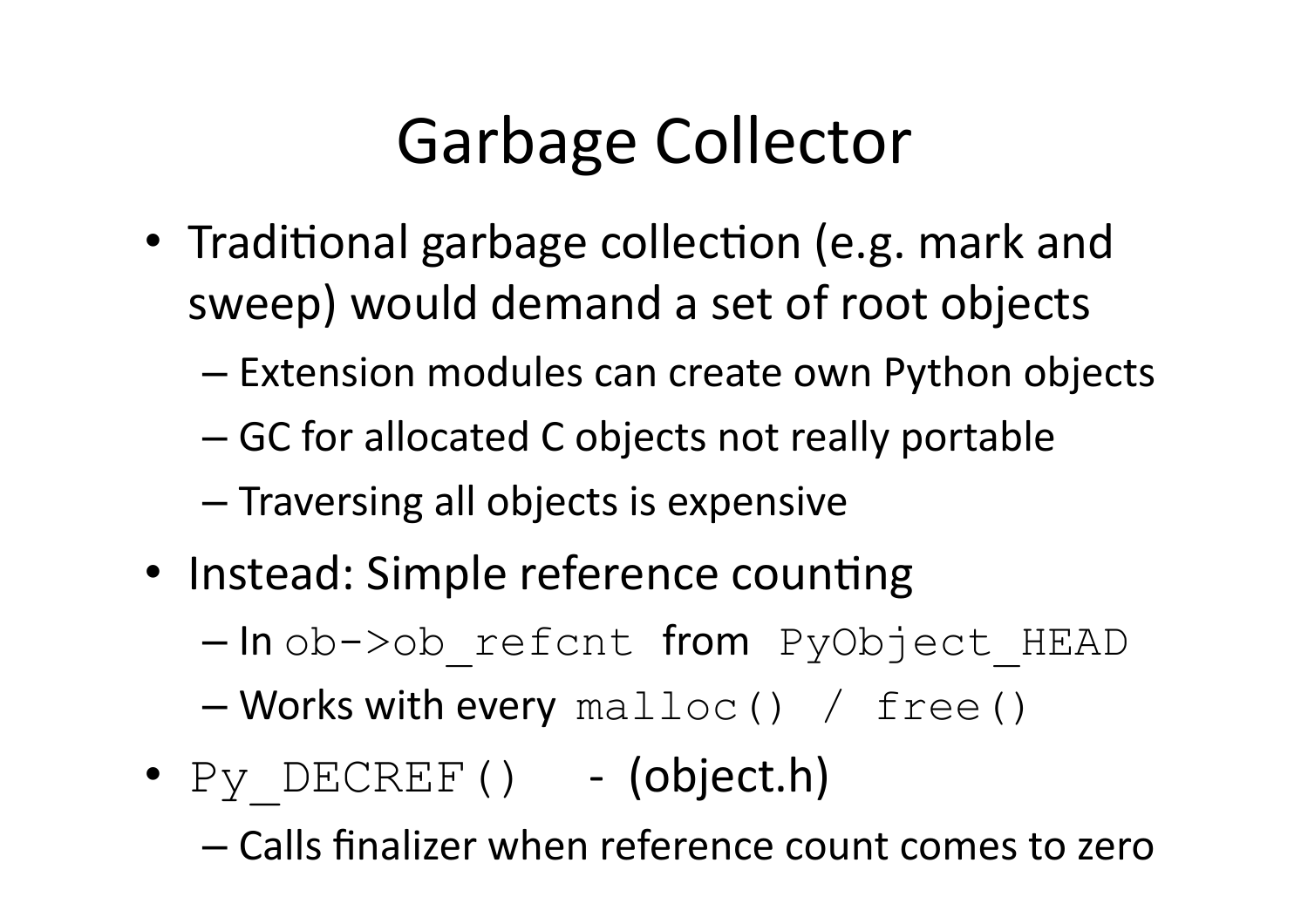# **Garbage Collector**

- Functions that create an object set the ob refent to 1, and store it - or destroy it by calling Py DECREF
	- Some store functions therefore don't increase the reference counter (e.g. PyList SetItem ())
- Objects can be stucked in tracebacks
- Weakref module (PEP 205)
	- For object caches (weak dicitionaries)
	- For circular references (DOM node relations)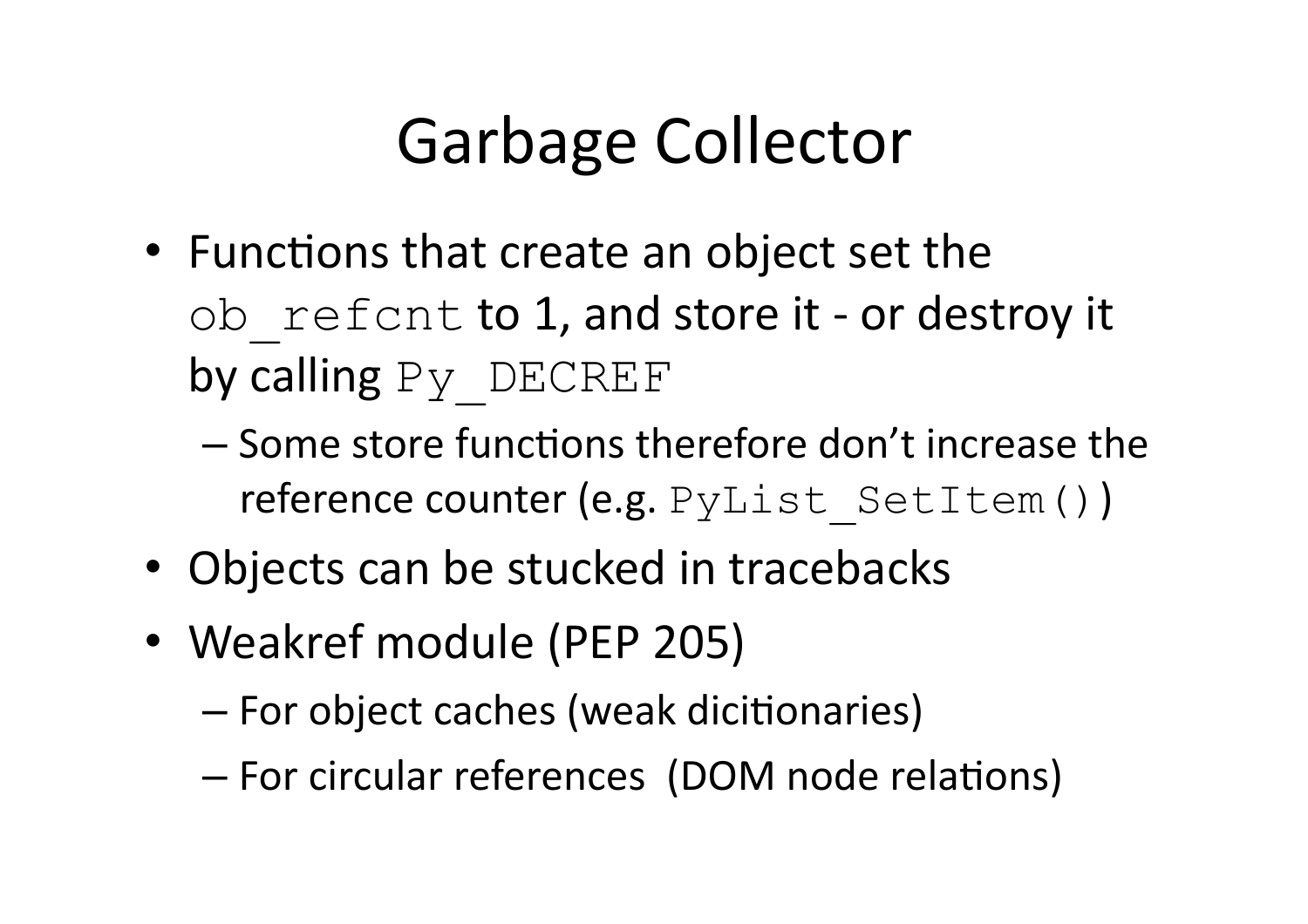#### Circular References

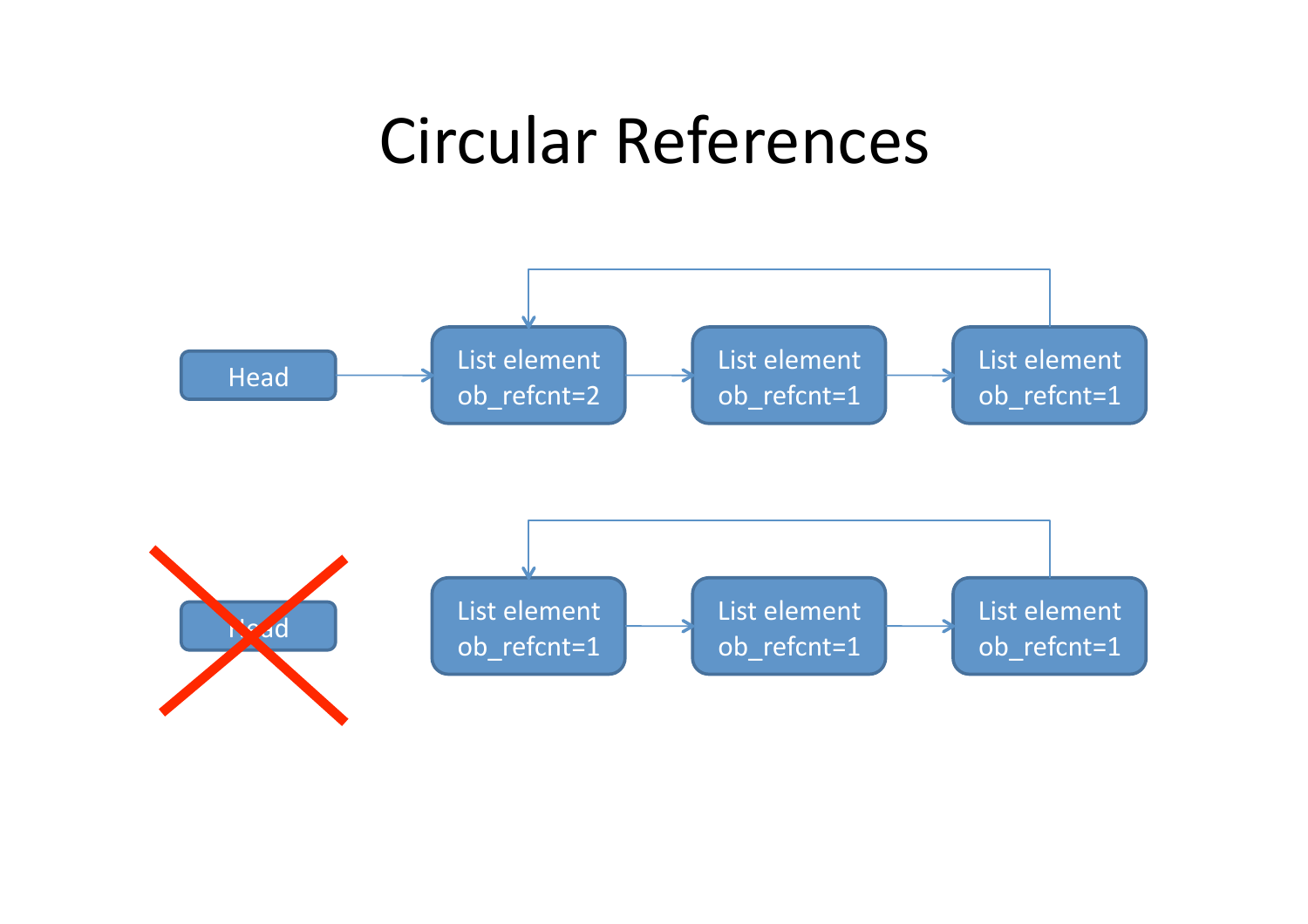# **Cyclic Garbage Collector**

• Reference cycle: Unused object(s) even though reference counter is not zero

- Test is only relevant for container types

- Usage of double-linked list of all container objects (gc next, gc pref)
	- Determine all containers which are only referenced by them self
- Objects in cycles with finalizers  $\det()$ are added to set of uncollectable objects

- Order of finalizer calls in the cycle unclear